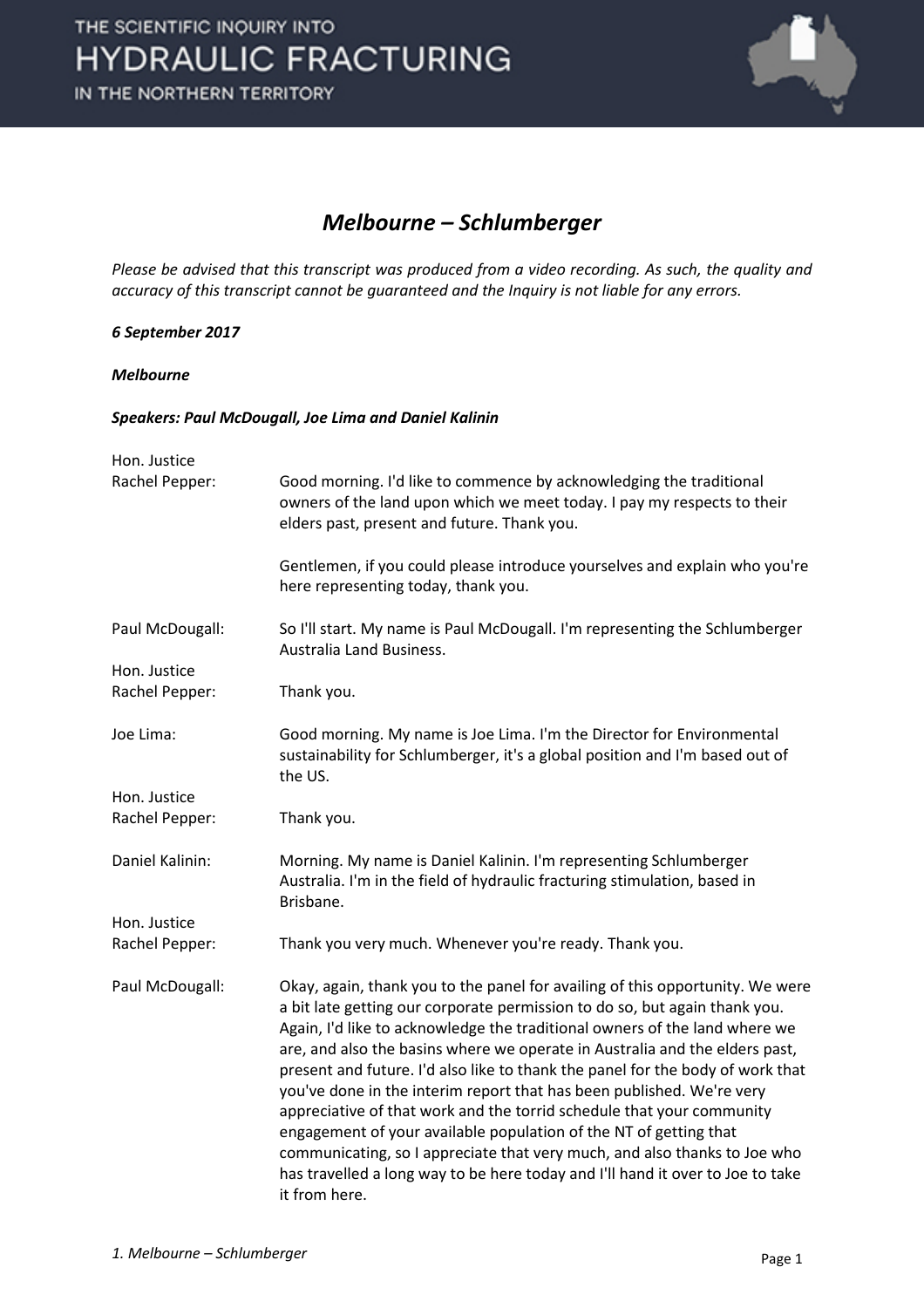IN THE NORTHERN TERRITORY



| Joe Lima:       | Great. If you don't mind, I would like to share some slides with you to give<br>you a little bit of my background, but also our experience with the<br>unconventionals.                                                                                                                                                                                                                                                                                                                                                                                                                                                                                                                                                                                                                                                                                                                                                                                                                                                                                                                                                                                                                                                                                                                                                                                                                                                                         |
|-----------------|-------------------------------------------------------------------------------------------------------------------------------------------------------------------------------------------------------------------------------------------------------------------------------------------------------------------------------------------------------------------------------------------------------------------------------------------------------------------------------------------------------------------------------------------------------------------------------------------------------------------------------------------------------------------------------------------------------------------------------------------------------------------------------------------------------------------------------------------------------------------------------------------------------------------------------------------------------------------------------------------------------------------------------------------------------------------------------------------------------------------------------------------------------------------------------------------------------------------------------------------------------------------------------------------------------------------------------------------------------------------------------------------------------------------------------------------------|
| Hon. Justice    |                                                                                                                                                                                                                                                                                                                                                                                                                                                                                                                                                                                                                                                                                                                                                                                                                                                                                                                                                                                                                                                                                                                                                                                                                                                                                                                                                                                                                                                 |
| Rachel Pepper:  | Thank you.                                                                                                                                                                                                                                                                                                                                                                                                                                                                                                                                                                                                                                                                                                                                                                                                                                                                                                                                                                                                                                                                                                                                                                                                                                                                                                                                                                                                                                      |
| Paul McDougall: | Just one second while we get the presentation happening.                                                                                                                                                                                                                                                                                                                                                                                                                                                                                                                                                                                                                                                                                                                                                                                                                                                                                                                                                                                                                                                                                                                                                                                                                                                                                                                                                                                        |
| Joe Lima:       | You can tell we're experts on oil and gas but not PowerPoint.                                                                                                                                                                                                                                                                                                                                                                                                                                                                                                                                                                                                                                                                                                                                                                                                                                                                                                                                                                                                                                                                                                                                                                                                                                                                                                                                                                                   |
| Hon. Justice    |                                                                                                                                                                                                                                                                                                                                                                                                                                                                                                                                                                                                                                                                                                                                                                                                                                                                                                                                                                                                                                                                                                                                                                                                                                                                                                                                                                                                                                                 |
| Rachel Pepper:  | It's giving me great confidence gentlemen.                                                                                                                                                                                                                                                                                                                                                                                                                                                                                                                                                                                                                                                                                                                                                                                                                                                                                                                                                                                                                                                                                                                                                                                                                                                                                                                                                                                                      |
| Joe Lima:       | Great. I somewhat struggle with what the title of this presentation, but just<br>decided to Unconventional Reservoir Development since that is I think what<br>you're trying to understand. Just a little bit about Schlumberger.<br>Schlumberger is the world's largest oil field service company. We employ<br>around 100,000 people and we're working in over 85 countries worldwide.<br>From a technology perspective, what we provide to our customers, we like<br>to refer to it as a core to port hole. Core to pipeline perspective. Basically<br>the things that you do to extract oil and gas from the ground and bring it up<br>to the surface. That being said, essentially all places where oil and gas is<br>being developed around the world in one way or another Schlumberger is<br>interactive with those reservoirs. We have facilities again in 85 different<br>countries. We have employee nationalities totaling about 140. Our company<br>is 90 years old, we were founded in 1927. What you see on the bar graph<br>here is basically the history of how Schlumberger has grown to be where we<br>are today. We started out as a wire line company getting measurements of<br>the reservoir rock, and we've progressed from there. One of the major<br>companies that we acquired was in the 1960's, Dowell, which is where our<br>pressure pumping experience, hydraulic fracturing, cementing and so on<br>came from. |
|                 | I draw your attention to the centre of the screen there at the graphic in the<br>middle. We believe in reinvesting into research and engineering. Since 2011,<br>every year we have invested over one billion US in research and<br>engineering. This is technologies to further the things that we're delivering<br>to our customers to help them extract oil and gas out of the ground.<br>Throughout my presentation, I'll talk to you a little bit about the application<br>of these technologies in an effort to more efficiently and safely help our<br>customers produce hydrocarbons. So before I get too far into that, I'd like to<br>give you a little bit about my experience, my personal experience. I'm a<br>petroleum engineer. I've worked for Schlumberger for nearly 30 years now<br>in various roles. Engineering roles, management roles and so on. Prior to the<br>role I have today, I worked on Schlumberger's green chemistry for fracturing<br>fluids. I also am the architect behind our chemical disclosure process, which<br>is ultimately been adopted by frack focus as being the standardised process.                                                                                                                                                                                                                                                                                                          |

That being said, I'm going to go ahead and delve into the unconventional somewhat. I don't know if you're familiar with the concept of a resource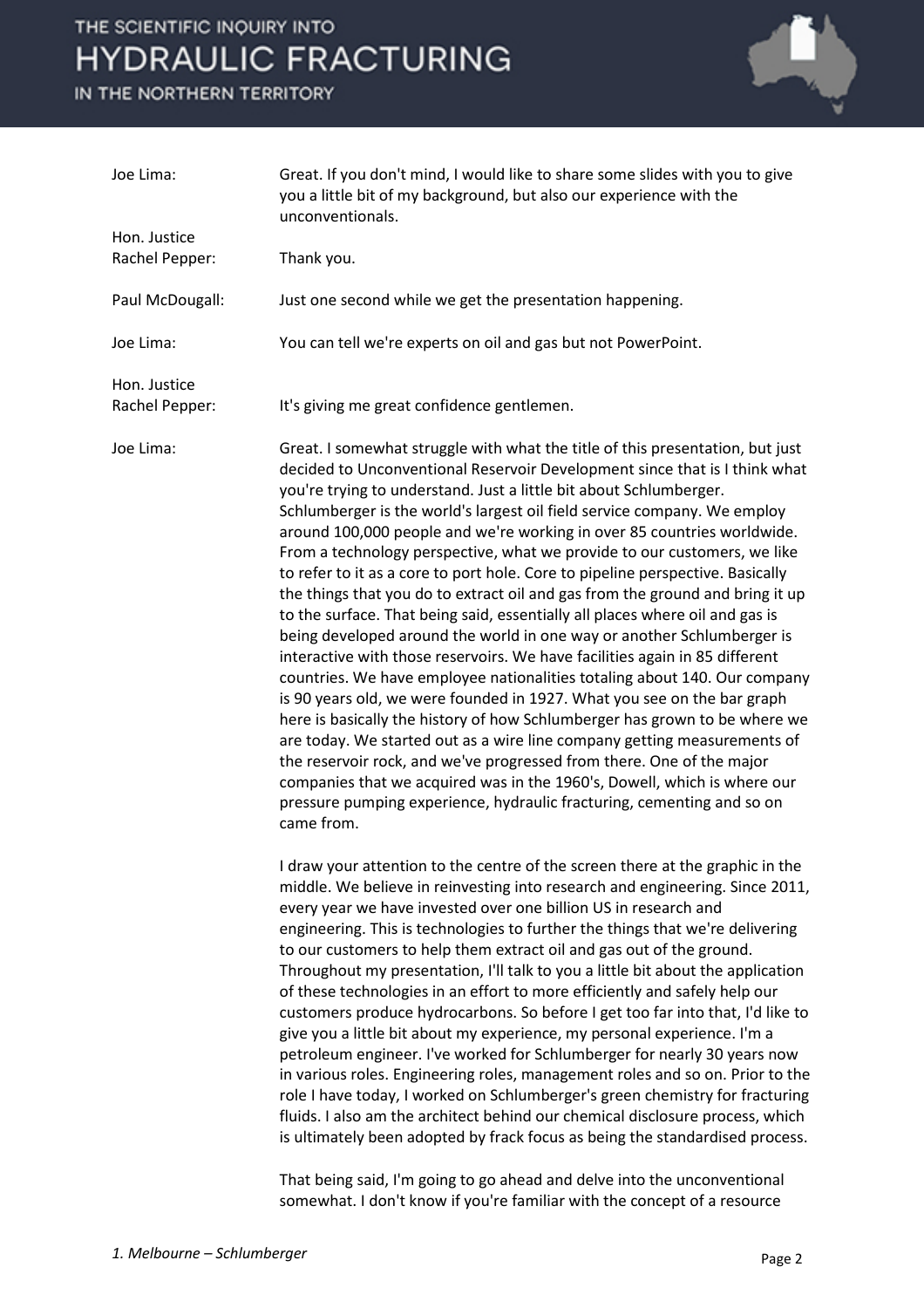

triangle, but the graphic you see on the screen basically is saying that the high quality rock where oil and gas would flow naturally and so on is small in quantity. You look at the tip of the pyramid and its base across the bottom of the triangle is fairly small. As you move down into poorer and poorer quality rock, we end up with much more of that available to go out and produce hydrocarbons from. It is obviously the gas bearing shales and oil bearing shales where today most of the focus is on the unconventionals. The definition between conventionals and unconventionals essentially is that you have to stimulate the rock in order to make it produce. But as you move down the triangle, you're F & D, or finding and development costs increase. You have to put more technology in order to extract the hydrocarbons out of it. So it is something that has become more of a challenge to work in those types of environments.

Going back quite some time, looking at the evolution of the reservoir rock, obviously we're extracting hydrocarbons from organic matter that's been buried in the earth. Typically, geologists and geophysicists would be looking for structural traps, places where oil and gas would accumulate. They would end up with some degree impermeable barrier where the oil and gas would accumulate. They would identify those, and then they would drill to that. This would be closer to the top of that resource triangle. This is before hydraulic fracturing was really being deployed. In hydraulic fracturing, even though it's well documented that it's decades old, realistically hydraulic fracturing has been implied, in large scale, to the late 1980's and early 1990's. It is in that time that our customers were drilling into tighter and tighter rock. Mostly that was sandstone. The wells that were being drilled were typically vertical wells. As you are moving down into this tighter rock, you needed to have more wells in quantity to achieve the economies of scale.

Then come about 12, 15 years ago, the combination of horizontal drilling and hydraulic fracturing, but multi-stage hydraulic fracturing. In other words, breaking a horizontal well bore into smaller sections and stimulating it in a discreet manner. That has ultimately allowed us to economically produce from that very tight rock that's at the bottom of that triangle, the shales. I'd like to emphasise that it's a combination of existing technologies. Directional drilling's been around for quite some time, hydraulic fracturing's been around for quite some time, the combination of these two things has enabled it to happen. There were some technologies that had to be filled in, so how do you effectively and efficiently break up a horizontal well bore in order to be able to stimulate it? It's that type of development that allowed us to work in the unconventionals.

Why does hydraulic fracturing work? Why does hydraulic fracturing in combination with horizontals work? It's all about surface area. In this case, I have three different examples to show. On the upper left is a vertical well that's drilled through a 60 metre high reservoir rock. Without stimulating that, the surface area that you've come in contact with before the casing's put in place is about 30 square metres. If you take that exact same scenario and you put hydraulic fracturing, frack with two propped what we call frack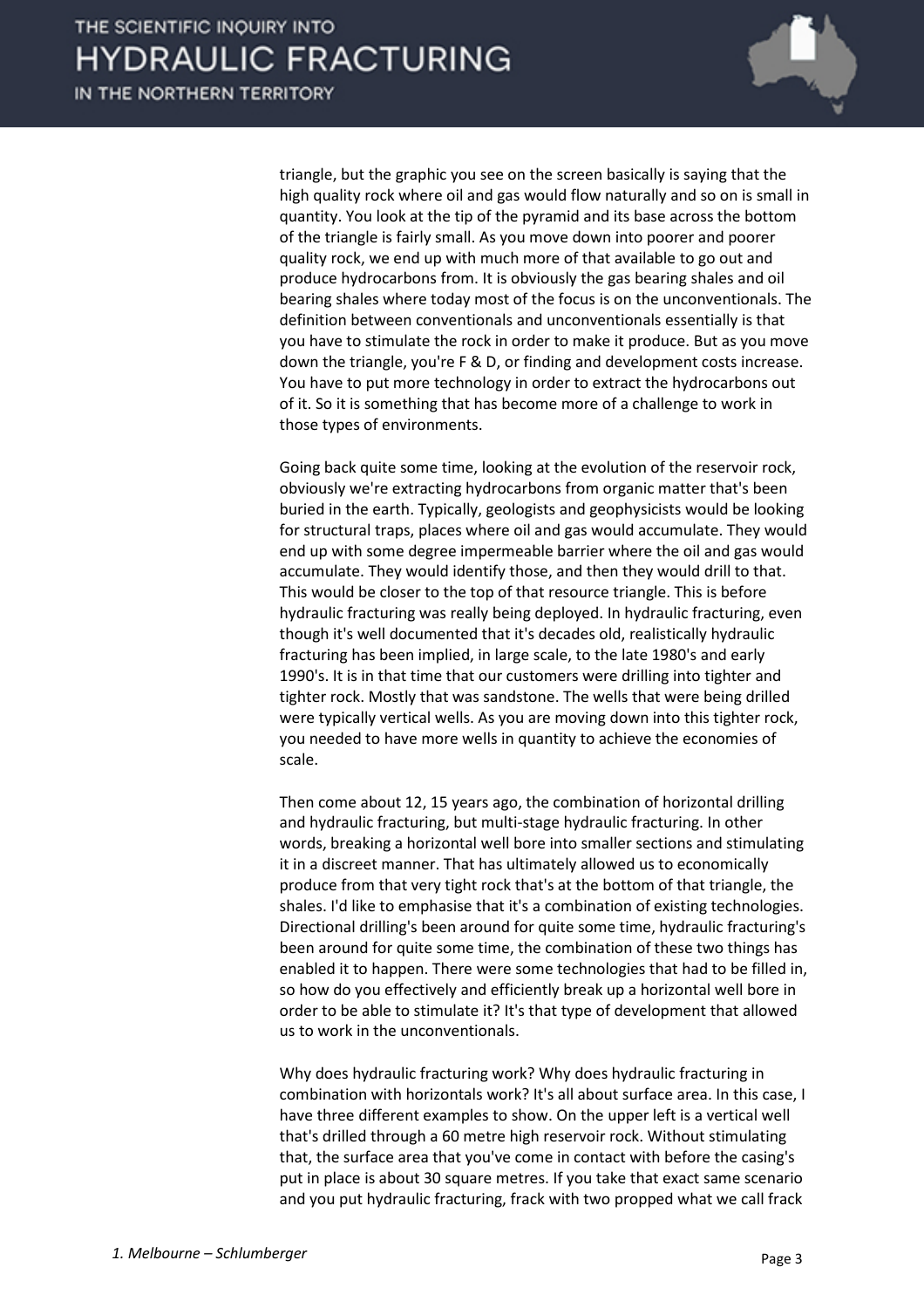

wings, going off in either direction, to a length of about 60 metres, you end up with about 15,000 square metres worth of surface area. If you take that exact same rock and you put a horizontal well through it and you were to place 15 hydraulic fracturing stimulations on it, all the same length is as the one that's on the upper right hand corner, you now end up with an order magnitude, more surface area. In this case, calculating out somewhere in excess of 200 thousand square metres. It is about surface area, this is what makes these economic, what makes them produce.

Unfortunately, mother nature hasn't been kind to us. From one place to another, what would be classified as a shale, or an unconventional formation, is not the same. They vary in mechanical properties in mineralogy and so on. There may be quote unquote "technically shales," and even vertically within the same horizon you end up with variability because, as you remember from one of the slides I showed earlier, the material that we're producing from has been deposited over millions of years and they've changed in the quality as well. Another thing that buries is the height. Some of the ones that you see listed on the screen here, namely the Marcellus in the Eagleford and the Barnett are three of the more successful shale plays that we see in the US today. They are much smaller in scale than some of the others that we see elsewhere in the world. It begs the question, why is it so successful in the US and in Canada and we don't see it elsewhere? The simple reason why is because it's the information that we have.

The US has, and Canada as well, has the benefit of having a long history of drilling. Not necessarily into these formations, but in some cases formations that are deeper. There's a wealth of information, existing wells, and so on where we can tap into that data and basically build reservoir models. It's that experience that we have based off of previous drilling experiences that we can then tap into building reservoir models that allow us to be more successful. But again, what I'd like you to take from this slide is that variability in the reservoir rock is considerable.

Now I'd like to talk a little bit about how we work through the philosophy of going from expiration to appraisal to ultimately into a development phase. If you take this example, essentially you take seismic data as is shown on the right hand side of the screen, and you interpret that information to say, "Okay, here's the structure that is of interest and I'm going to do some further exploration into that." And then you map what's on the left side of the screen. The aerial extent of potential play. In this case, we're showing two existing wells, which may have some information telling you that a play of interest exists at about this depth and you can correlate this back to the seismic information. This is where the model starts to build. We understand that there's something that may be of geologic interest here, and its potentially hydrocarbon bearing.

The next thing we do is we start looking at the properties that are driving reservoir quality. Can the reservoir physically deliver the hydrocarbons to a well bore? We're looking at things such as the clay content, core pressure,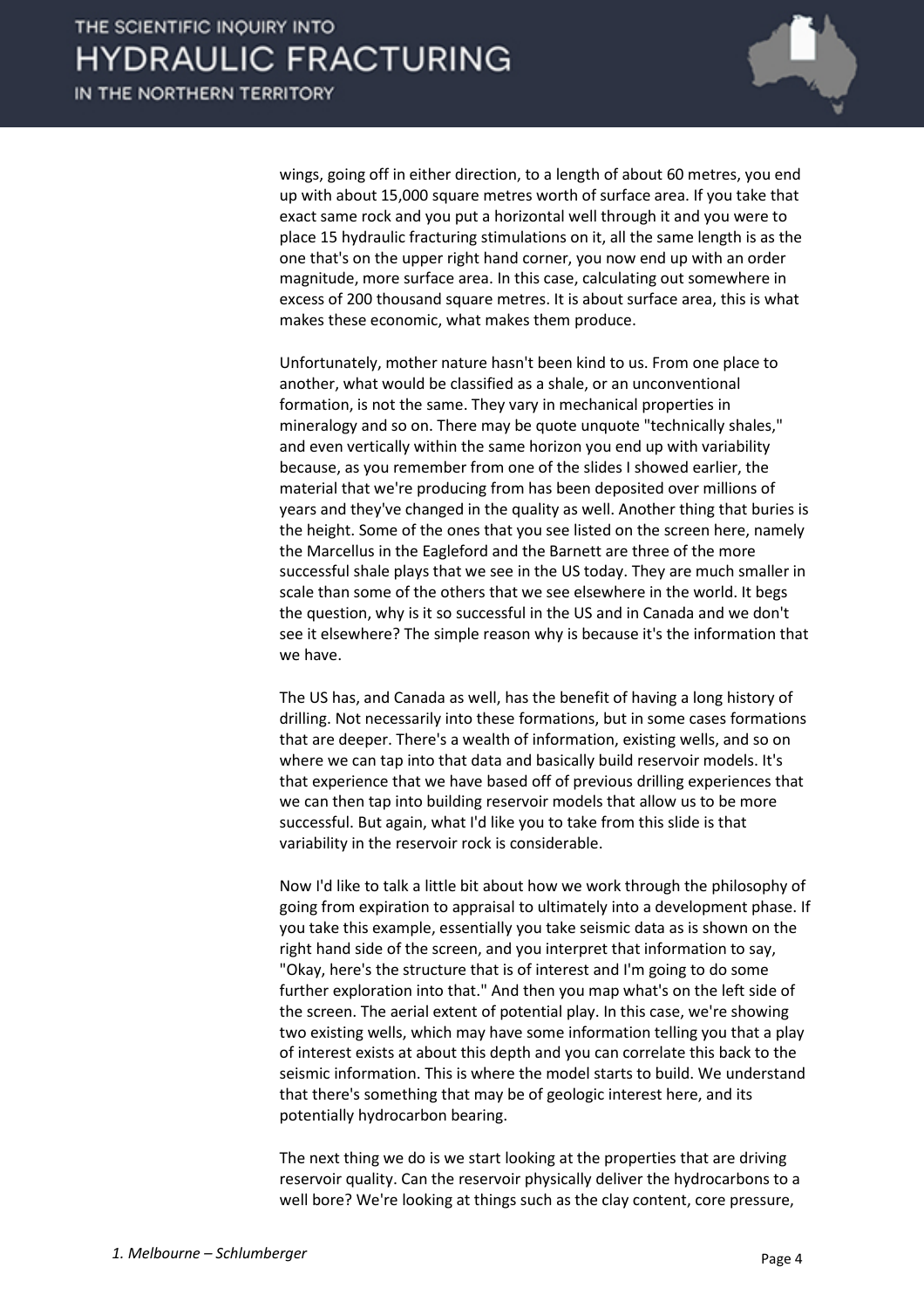

the stresses in the formation, Young's modulus, Poisson's ratio, natural fractures and so on. But we look at all this information including the mineralogy and start to develop a map saying here is the high quality reservoir rock.

The next thing we do is just start looking at the completion quality. We start to ask ourselves can that well physically be stimulated? Can you hydraulically fracture it effectively enough to make it produce? In this case, we've highlighted that there are some faults that are going through this that would make it difficult in some places to hydraulically frack that portion of the well. Ultimately, we end up with a map that says here's the sweet spot. Even though we started out with this understanding that the aerial extent of the formation technically may be something that is the highest quality in order for us to complete, is a subset of that. It's a philosophy that I'd like to say that in some instances the best well is one that you don't drill at all.

Now once you start to build this, you can then develop your completion model. What you see on the screen here is a graphic that comes from one of our hydraulic fracturing models. It's showing an actual stimulation of what a hydraulic fracture would look like for this particular reservoir. You can see how it is extending out from the blue section, which is the vertical well. This case it is a vertical well. We haven't drilled a horizontal yet. We're really trying to calibrate and gather information about rock properties and how can the well physically be stimulated, or this formation be physically stimulated.

What you see to the right of that is some mineralogy information, core pressure information and so on that we've derived from various logs that were run into the well. The next piece over is a production log from that specific well, so its saying this is where we physically are producing once we've stimulated it. Then we can go back and we combine that with stress models to be able to go and say this is what fractured geometry looks like. This allows us to essentially continue to calibrate the model and become better at understanding what the extent of a hydraulic frack will look like, both from a vertical perspective and from a horizontal perspective.

At that point, and you see the same simulation on the right hand side but it's looking at a different perspective. We can then start planning where you're going to land wells. What you see, the green line running through the black portion of the screen is the horizontal well that's adjacent to that vertical well. This doesn't happen on every single well you stimulate, you don't always drill a vertical well adjacent to it, but it's that mechanical information that you get from the modelling that allows you then to transpose that for the horizontal well bore. Essentially, at that point, we can go in, we can model what the stimulations will look like throughout that environment. This helps us with things such as how we're going to break up the well bores, the philosophy on how you will stimulate the types of proppings that you'll use, the fracturing fluids and so on. What are the most effective in order to properly stimulate that reservoir rock. It's that model that is applied from one horizontal well to the next horizontal well.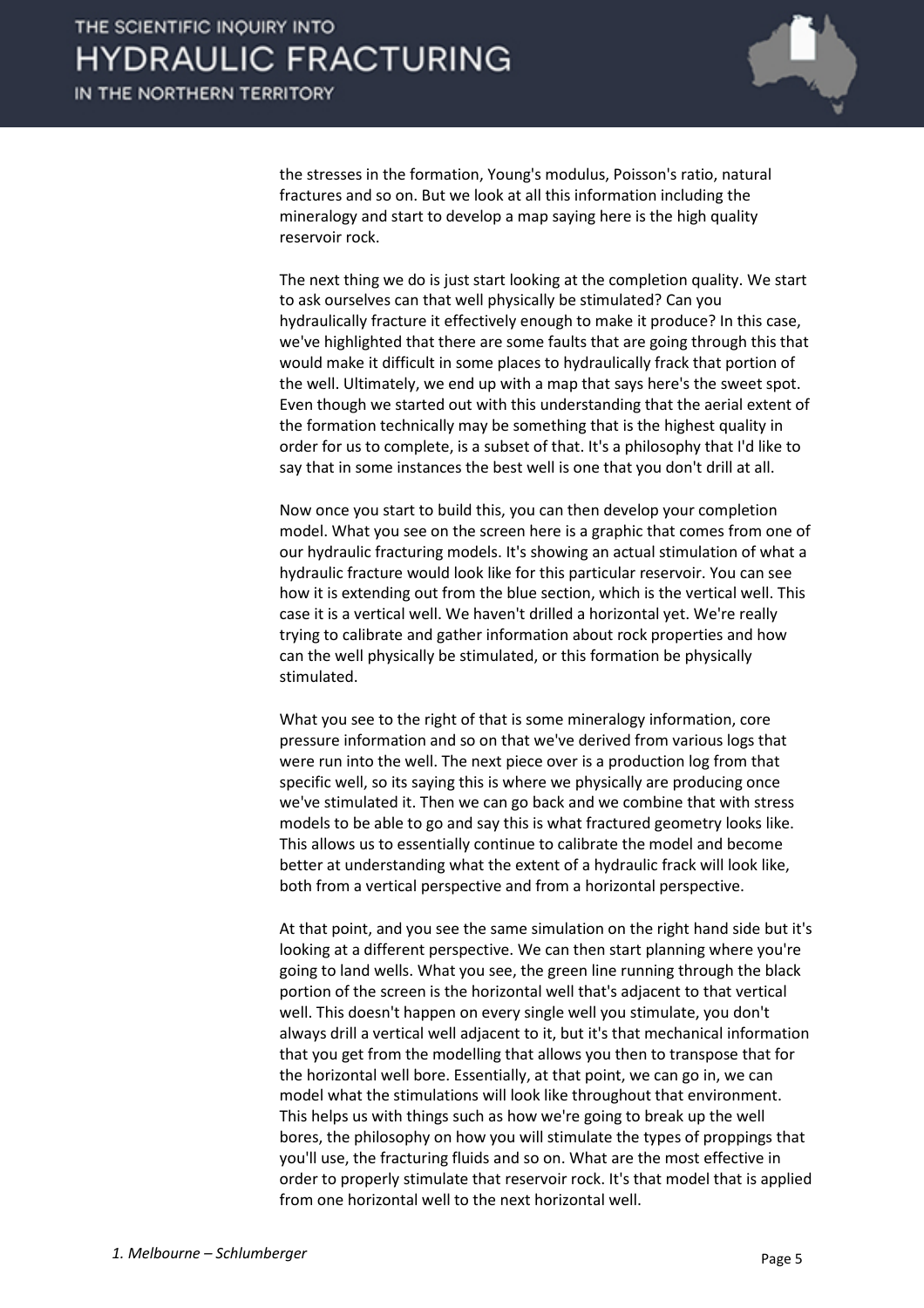

Now let's talk a little bit about the places that are happening in the US. You can envision that this map would extend obviously into Canada as well. There are a sizable number of unconventional reservoirs in Canada that are economically viable. But, I'm just going to concentrate a little bit about the US experience on this. You see in orange, the gas plays and in blue the oil plays, so liquid-rich plays that are existing throughout the US. Many of these plays had a life previous to working in the current horizons that they're in today. Some of the newer environments are in the Northeast portion of the US, namely the Marcellus and the Utica shale, in Pennsylvania and Ohio, respectively. It is in those places where the oil and gas industry was largely absent for many decades after the initial shallower plays that were being completed decades ago. Now there's quite a bit of development that's going on in those environments.

We see, in the US, a lot of challenges as far as the different stakeholders that we have to work with. In some places you're working in federal lands where you might have some endangered species or potentially endangered species that people are concerned with. How you plan the development in that field becomes critically important. In other places, you're working directly adjacent to communities. Namely north of the city of Denver in Colorado, there's a large oil and gas development going on up there. I'll talk a little bit about that here in a moment. As I mentioned earlier, the US is not the only place where there are potential unconventional reservoirs to be developed. We find them all over the world. But again, the level of information that's physically there to allow that development to occur at the same level as what you see in the US does not exist.

Let's talk a little bit here about global stakeholders. Undoubtedly you've heard the term social licence to operate. We like to look at this as more of a social contract. A licence implies that it's one entity that has the permission to go off and do something and they're the ones who are ultimately in charge of what the development looks like. We like to look at this as being a partnership amongst many different stakeholders. On the graphic at the top of the screen, you have the communities, which we work in and amongst. And their concern was primarily safety, the financial stability, what is this going to do to my community as far as the strain that's going to add to it? In some instances, they don't benefit directly from the oil and gas production, so their direct benefit from it is implied.

You have then, going clockwise around this, you have the consumer. They're looking for, obviously, resources at the lowest possible price. Ideally speaking it's not happening in their backyard. It's coming from somewhere else. Continuing on around, the environmentalists are looking for how do you ensure that the air is clean? The water is clean? Can we move toward renewable energies? At the bottom of the screen, you have the oil and gas industry, obviously trying to make a profit from drilling and completing and producing hydrocarbons. Today they're looking at how they can do that with more environmental sensitivity.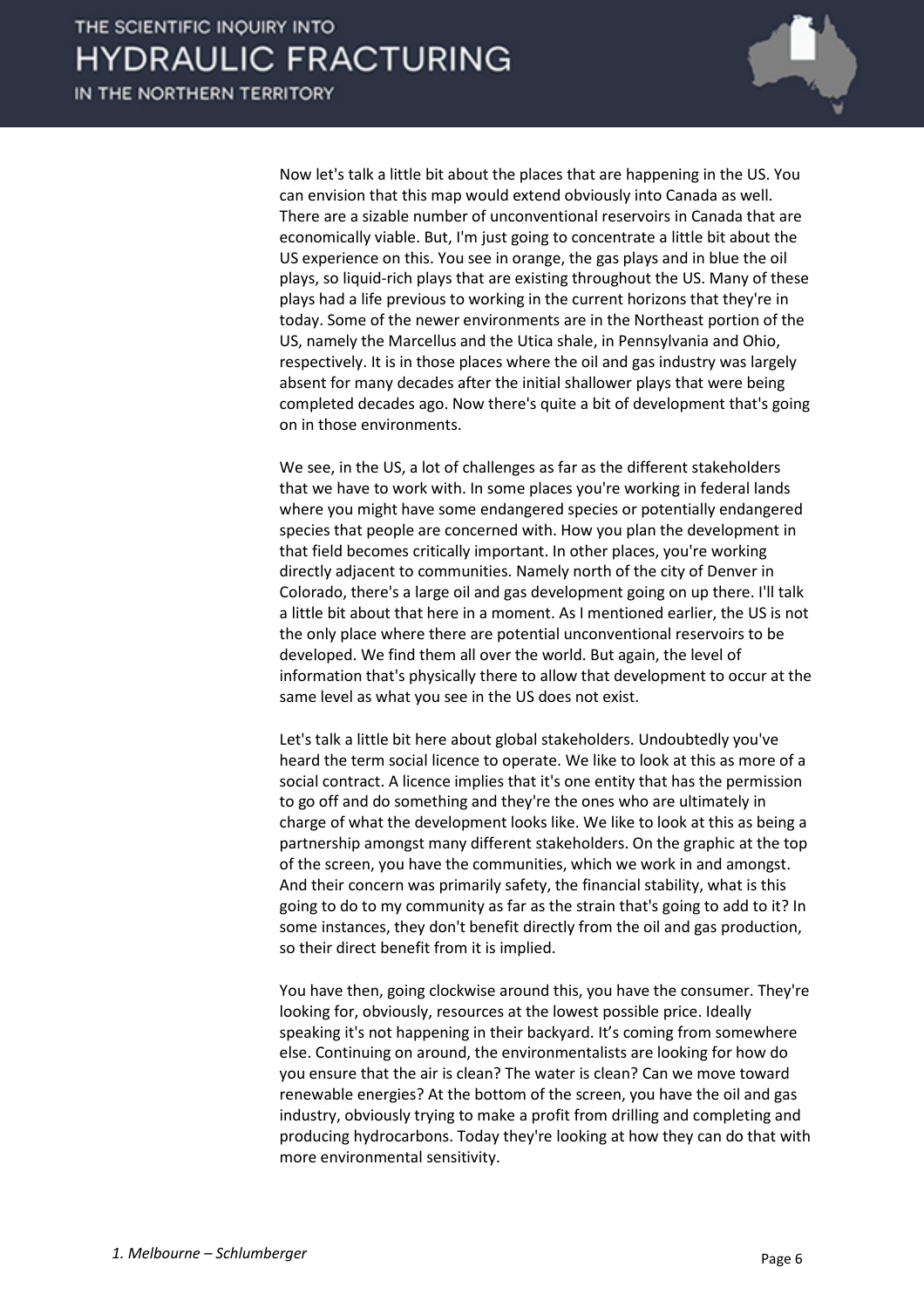

The next group is the regulators and the legislators. The question becomes how can we produce this, do it in an affordable manner, but also make sure that we're protecting all the various entities including the environment? Last but not least, it's the resource owners themselves. In the US you have a mix between privately held and federally held resources, and in some instances you may have folks who own the minerals for the hydrocarbons and a completely different entity that has the water rights. So those things all play into the complexity. In many instances, they're wanting to be able to produce those. Whether it's the hydrocarbons or the water, they're wanting to be able to monetize that. All of them have an equal say what the development looks like, ideally speaking.

One of the things that we hear quite frequently is that the industry is not well regulated. What this graphic is intended to demonstrate, or a snapshot of some of the regulations that exist in oil and gas development in North America. It's everything from well spacing to well abandonment, site reclamation, the setbacks on the surface from various entities, air quality and emissions. Even things like in some places around in due seismicity, and of course, as you're probably well aware, North America has ... Most jurisdictions has requirements around chemical disclosure for hydraulic fracturing. This is just a snapshot. This is not inclusive of all the regulations that we run into in North America. This is just to give you an idea of some of the ones that commonly do exist.

We started talking about the basin-based type of regulation. As an example, I'd like to talk a little bit about Colorado. Colorado has a long history with oil and gas development. It started out early on in Front Range Colorado, North of Denver on some shallower sandstones. What you see, the blue line on this graphic is the drilling rig count over time. This is how many rigs are running each month over time. The yellow dots represent key pieces of regulation that were put in place to manage that type of activity. The shaded areas represent different geographic portions of Colorado, so within the same jurisdiction, different geographic environments that we were working in over time. The first section is north of Denver. These were mostly vertical wells. You can see the rig activity was, relatively speaking, low. You see the regulations when they were coming into place.

Then, in the early 2000's, the gas plays in the Western Slope of Colorado started taking off. This is a play called Piceance Basin. Most of these were vertical wells, and you can see how the rig activities spiked at the time in excess of 100 rigs running per month. You see that the regulations were coming into place. Then, when we get into 2010, activity shifted to the oil bearing plays on Front Range Colorado. Back to Front Range, except now we're dealing with mostly horizontal wells in a completely different horizon than the original wells that were drilled out there. I've highlighted out some of the regulations that were put in place to address that type of activity. Things such as well bore spacing. GWA stands for Greater Wattenburg. Fracture disclosure, off-set well monitoring, this is from an existing well that may be in a completely different horizon, being able to see whether or not you're physically hydraulically fracturing into that. Spill reporting was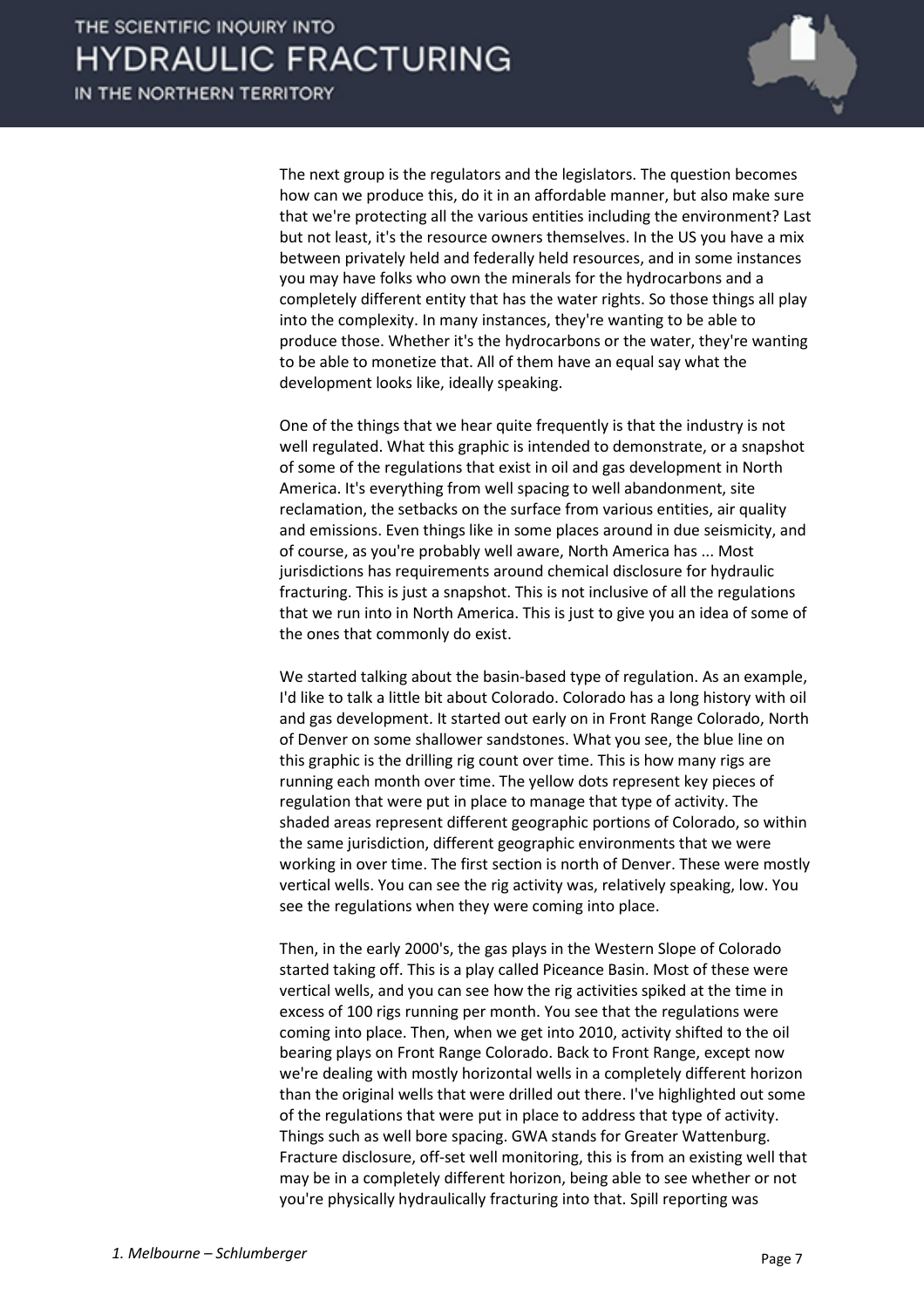

updated, wildlife mapping, fugitive methane, water sampling and so on. The point about this is that the regulations are continuing to shift. They shift according to the types of horizons that are being developed in a geographic area, but also because of the change in activity levels and spacing of wells and so on, and so on.

But those things are driving, ultimately, what the regulations look like. The regulations in Colorado, while they may mirror other jurisdictions in the US, they have some unique components to it. And others would have some unique components that apply specifically. In other words there isn't a standard set of regulations, here you go, this is what you do. They're based off of activity and the types of horizons you're working in. Sticking in Front Range Colorado in this map, you see in the bottom of this screen the City of Denver. The red dots represent wells that exist north of the city of Denver. There's about 18,000 some odd wells there. Again, some of them are very old wells. When I say old, they might be 25, 30-year-old wells. Some of them are, relatively speaking, new over the last few years. You'll note that there is a hole on the upper portion of this map.

That hole is the city of Greeley, Colorado. That's within the city limits of the city itself where you have a fairly high density of folks living in the middle of an oil and gas play. That has largely been undeveloped and in this scenario, operators are looking at using multi-well pads and horizontal drilling to essentially drill underneath the city and be able to produce staying away from basically the potential of being offset to communities, to homes, to businesses, to schools and so on. They're using modern technology, essentially, to stay out of a certain environment.

Shifting to the Western Slope of Colorado, this is a picture of the Piceance Basin. This is the Piceance Basin after quite a bit of development. Obviously, this is a completely different type of an environment. Unlike the stuff that's happening today in the front range part of Colorado, this is very rural. Beautiful landscape and so on, like we see in many parts of the world. You can make out that there's a road coming up through that creek valley and you'll see a couple of locations that are apparent there. The vertical relief on this from the creek bottom to the top of the Mesa's is somewhere around 500 metres and change. Building roads up to the top of the Mesa's doesn't make a whole lot of sense. This play, when it was really active, was in the beginning of last decade, early 2000's type of timeframe. This is an aerial map of that same play. Looking at this creek valley, you can see where the creek comes in from basically three different directions. It was on the right fork of the screen where that image that I showed you previously was taken.

Looking back down toward the middle of the screen. You can make out, if you look carefully, in that valley section some beige areas, which represent the well sites, the pads. What does this thing look like below the surface? Same perspective from those pads, basically you're drilling off into different bottom hole locations. This horizon is a sand stone. It's a stack pay. But still, the philosophy of onshore pad-style drilling was born here, taking essentially the philosophy what you do in an offshore environment and import it into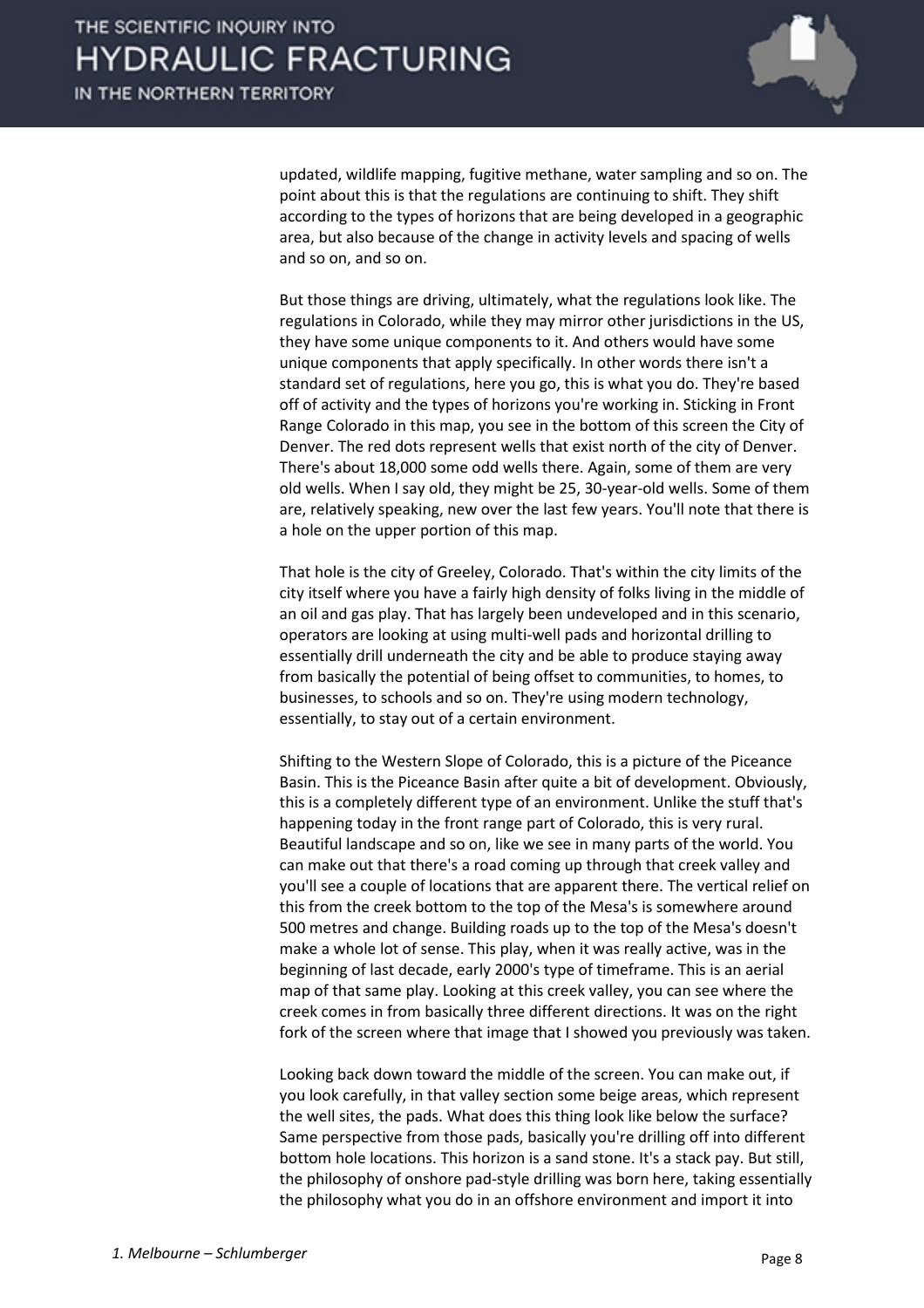

an onshore environment. What this allows you to do, is basically not develop on top of the mesa's and work around these environments and work from where the drilling might be easier down at the bottom, but also access to the land was much easier.

This is an image from one of the locations, or a cartoon from one of the locations that shows the different well bores from a single location going to different bottom hole locations. You can see that basically the wells are drilled directionally from a common pad, and then turned back to the vertical to intersect the target horizon. In order to make this happen, the industry had to become somewhat innovative in developing technologies. One of the things was the ability, since you had multiple wells in the same location, the ability to have the drilling rig move on its own. So, after you're finished drilling a well, the rig could literally lift itself up and move a few feet, set itself back down and start drilling again. This is where that type of technology was ultimately derived from.

At the same time, when you're drilling wells, you want to start to recoup that investment as soon as possible. Another way that the industry changed was to allow hydraulic fracturing to occur at the same time that you're drilling directly on the same location. This image, obviously taken in the winter time in Colorado, is a hydraulic fracturing crew on location with a drilling rig. What's difficult to make out on this image are some of the details that occur in order to make this happen, which included a blast wall that exists below the rig to prevent that if there was ever an accident on the hydraulic fracturing side that the rig would be protected from it. On this location as well, there are wells that are physically producing at the same time. Essentially you end up having what we call simultaneous operations occurring on location. But this required management of change, it required the companies that are doing these types of things to develop new processes and procedures to work in that unique type of an environment.

Finally, this is what the end result looks like. In this particular case, and this is an extreme, is 52 wells on a three-acre location, all going to different bottom hole locations. There are some inherent benefits of doing this as well from a production perspective, that all the production is being gathered to one location and from there it's being managed as opposed to being individual locations and then you're collecting the gas or the water that's being produced and having to take it to another location.

Not I'd like to talk a little bit about the learning curve. This is on the drilling perspective. We see this repeated in every basin that we work in. The first well that's drilled is the least efficient well. It's the one that's drilled the slowest, there may be things such as data that you have to collect, and so you're drilling much more slowly. You're also looking at the accommodations of drilling fluids and bits and the right equipment in order to become very efficient at drilling. What this graphic shows, the blue line is the days from spud, which is the starting of drilling, to rig release. So, when the drilling rig is done. Hydraulic fracturing hasn't occurred yet. We're looking specifically at that portion of the operation, which is drilling the well.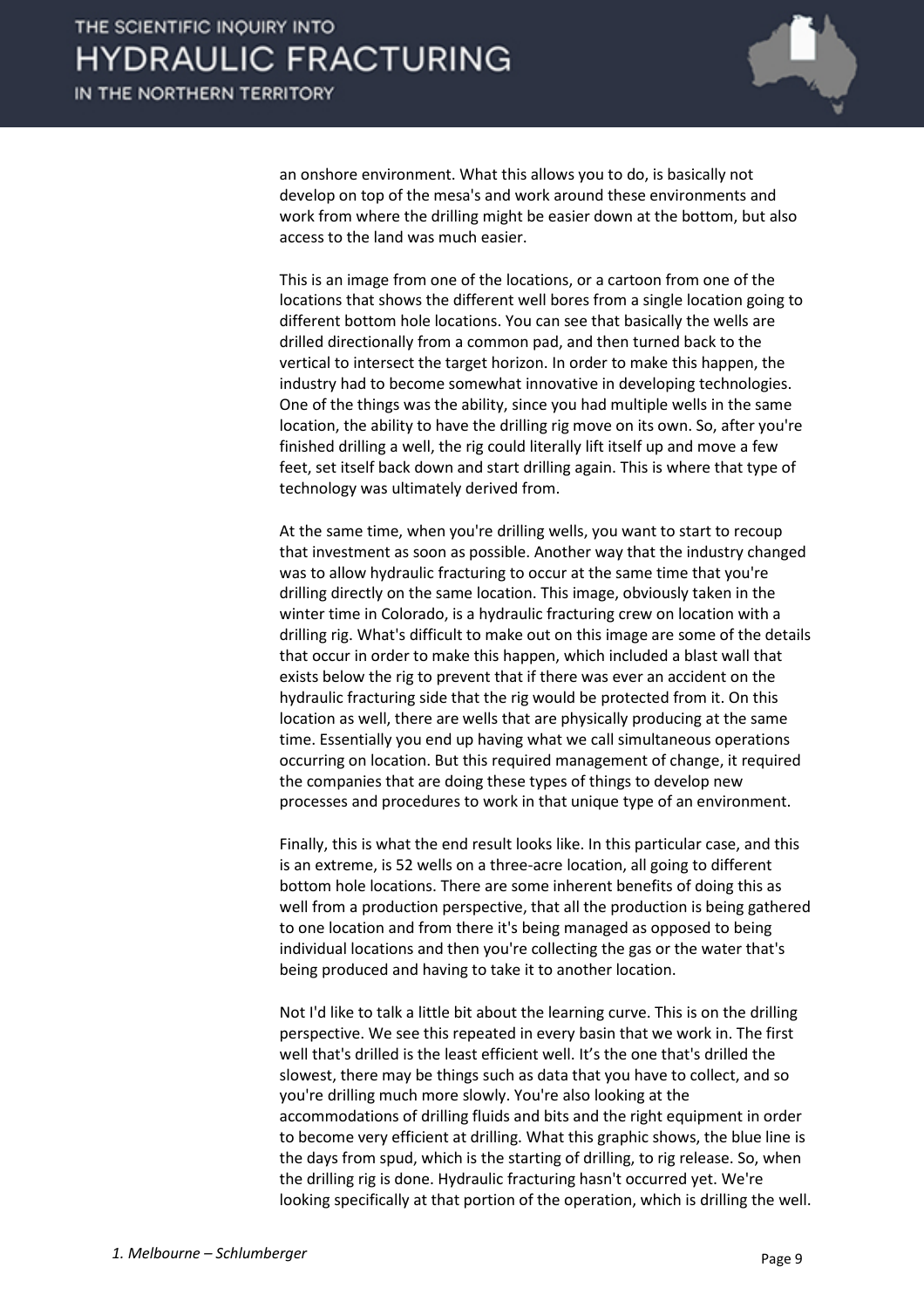

The very first well that was drilled in this particular horizon, which is in the beginning of 2010, the bars represent each the number of wells that were drilled each and every month. That very first well took in excess of three weeks. Today, they're drilling the same wells in less than one week. That learning curve was significant. We see this again in all plays.

One of the key advantages of climbing up this learning curve, the experience that's under your belt. But, also the fact that when you're more efficient, ultimately it means that there's less amount of time that you're impacting surface entities. Stakeholders that either live adjacent to wells or maybe it's wildlife in the area and so on. In other words, you get the wells drilled and completed quicker.

The next piece is the well integrity. Obviously the most important component of a well is the construction and the cementing of that well and preventing contamination into aquafers and so on and so on. Cementing of wells is not like building a sidewalk. The technologies that are employed are different. You may have the same basic product, Portland cement, but what we're doing is creating a barrier to prevent fluids and hydrocarbons and so on from migrating to other horizons. The technologies that are derived here are pretty significant and impressive. We have today technologies that allow us the cement system after it's been set to essentially re-heal when it comes in contact with hydrocarbons. It senses hydrocarbons and it can fix itself and shut itself off. We have technologies that allow us to work in places where you have corrosive fluids. We have technologies, which allow us to work where you're going to have repeated temperature changes and stresses that are associated with hydraulic fracturing. The engineering of those technologies designed depends upon the environment that you're working in and what you plan ultimately to do to that well.

In addition to the physical cementing technologies, you also have things on how you design the cement jobs. We utilise software to basically model the cementing. One of the critical components of cementing is the removal of the drilling fluids. Also, making sure that the casing that is put in the well is properly centralised. So, when you're displacing drilling fluids out of the well bore, the flow on the annualist will allow essentially the washing of the drilling fluid back out and provide a better area for cement to bond with both the formation and the casing. But it's that type of knowledge, the deviation of the wells and so on. Do I have any losses that may occur in the formations? It's those things that drive the cement design. You can get to a point where you understand that in a particular field I'm dealing with this temperature range, I'm dealing with this type of corrosive fluids and so on. You get into the generalised design of what you're planning on doing. Then, on each well you will go and run a specific lab test to determine that the cement is going to perform correctly, will it mix correctly and so on. We collect samples after it's been blended. The actual sample that's going out to location, and then it's tested to make sure that it's going to go and to perform correctly.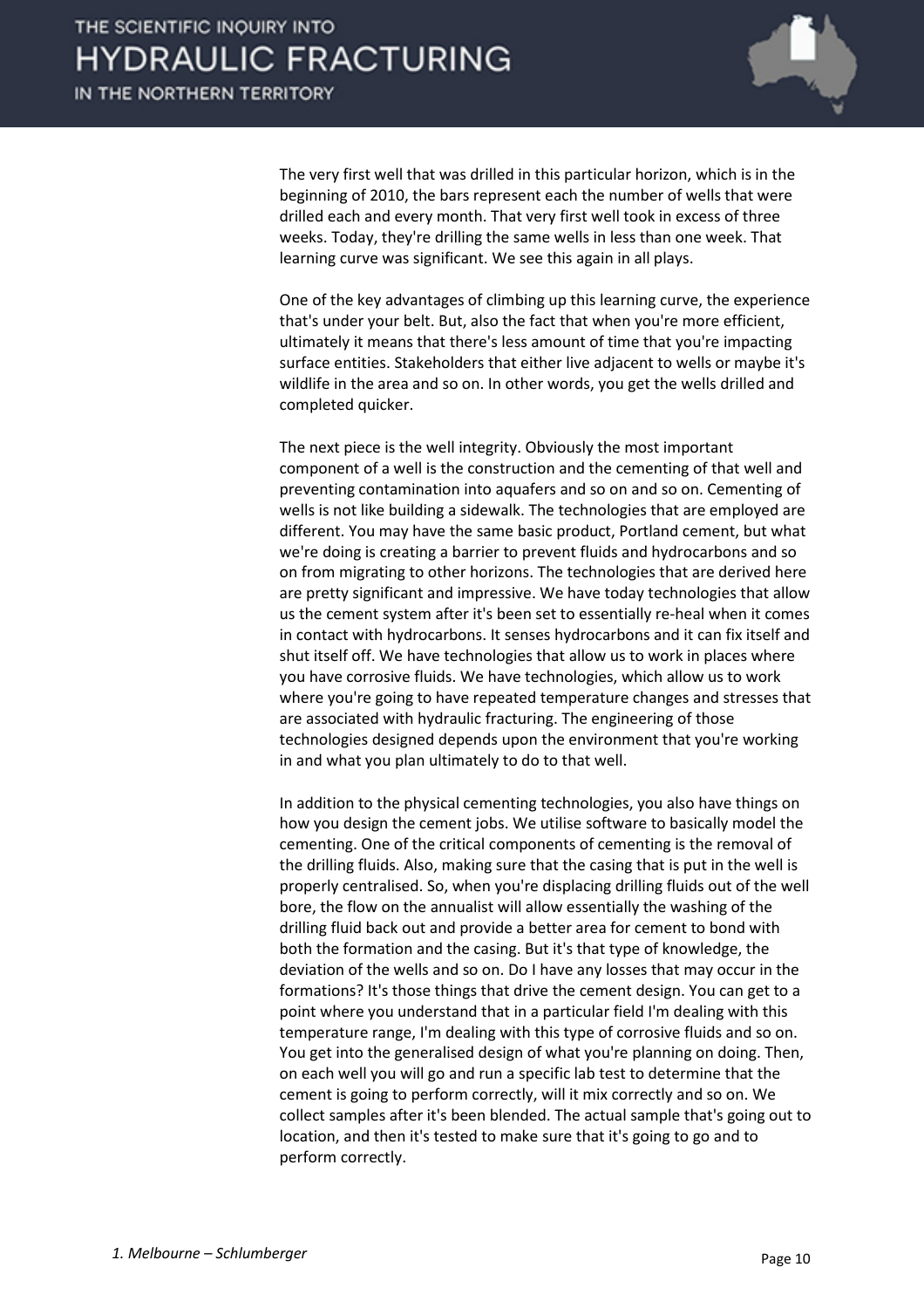

Last but not least, the equipment that we use and the expertise that our folks have to allow the cementing process to occur. On location, the amount of energy that's put into mixing the cement is critical. The equipment is specifically designed to allow us to mix cement on the fly and be able to get to the right density and to be able to have the cement perform in the same way that the lab results show that it was going to perform.

So let's shift gear and talk a little bit about water. This is a recently updated table showing water per well for various US basins. You can see it does vary. We have some plays like the Haynesville, which use a considerable amount of water. And also what I'm showing on there is the second column from the right is the amount of water that's recycled on a per-well basis. This varies from play to play.

We see in the Northeast portion of the US, Marcellus and Utica, the highest level of water recycling. We don't see it in other places. In some instances, it's because you either don't have a lot of water available to recycle, to reuse, or you're getting water from somewhere else. Maybe from a land owner, a rancher who is providing you water. That's just to get you an idea of what we're talking about on an average basis, how much water is utilised. One of the key things that we saw as an opportunity, because we don't always have flow back water from previously fracked wells to allow us to stimulate the next well, is could we use the produced water that's coming from a given field to act as our source?

As I mentioned to you before about the money that we spend on research and engineering, a group based out of the US, which is what we call our client support lab, decided to take this project on themselves. It fell out of the normal research and engineering processing we had within Schlumberger. They were trying to tackle the idea of can you frack with produced water? Their goal was to develop a technology that allowed you to use produced water without treating it. You can envision that when you treat water, and you're trying to get the salts and other things that are in out, you're creating a residual waste stream that ultimately has to then be disposed of at some sort of hazardous waste facility.

The goal was can we just use produced water the way it is? They developed a technology that allowed us to work, and you can see for this example here at the top of the screen, this is the salts that we had in this particular sample. You go from the water that's on the right which is orange in colour because of the iron content, to basically the fluid that's on the right hand side that has some viscosity and allows the proper transportation of propping in the ground. We were able to achieve the properties that we want and being able to use 100% produced water without having to do anything with it. So we thought this was great, and a lot of folks are going to be wanting to use this.

Unfortunately, going back to the regulations what we found out was that the regulations that had already existed in many jurisdictions throughout the US do not allow the accumulation of produced water. Produced water is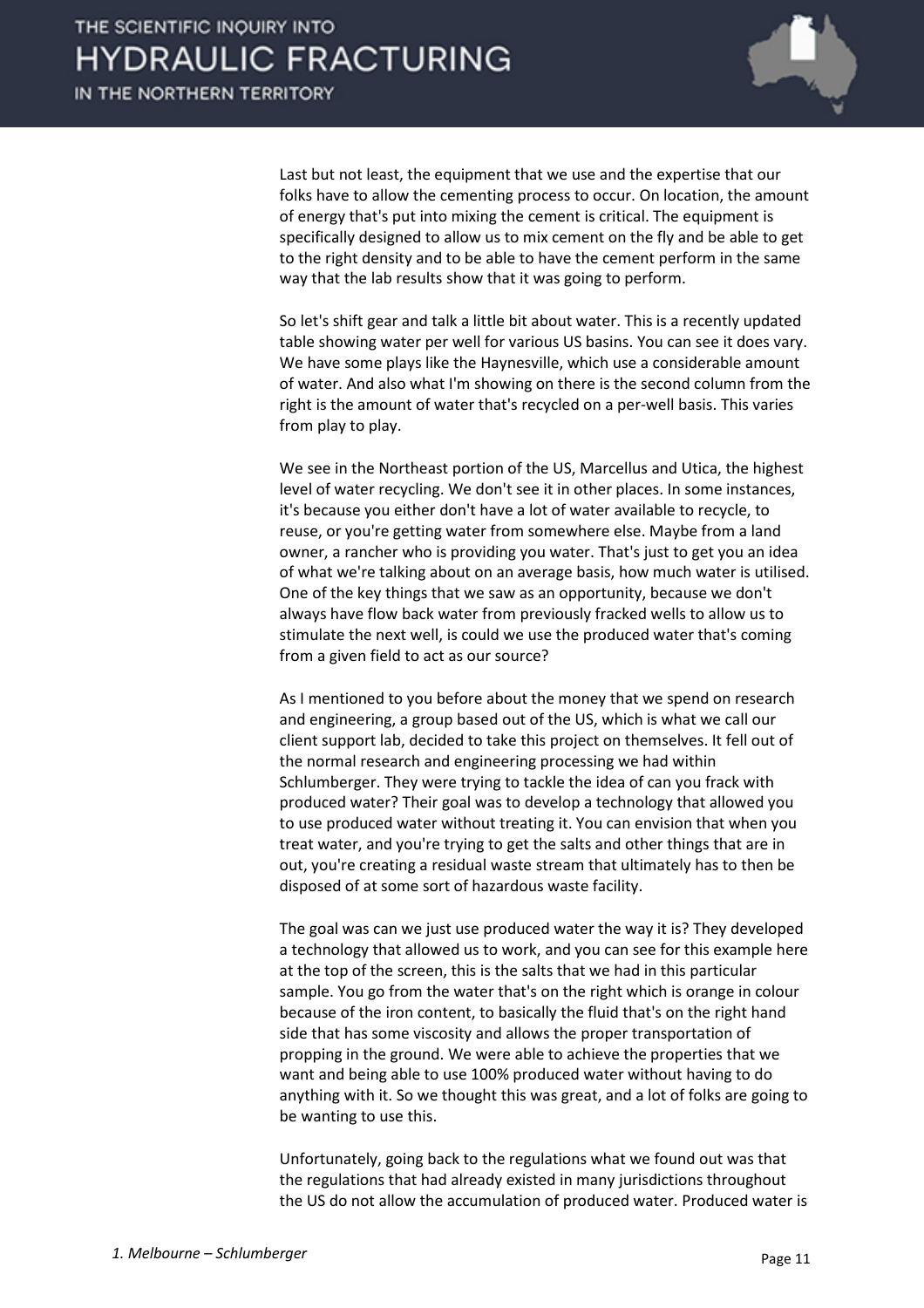

treated as an oil field waste and has to be disposed of expeditiously. Even though the technology exists, the regulation did not reflect the ability that technology was continuing to change. That's something that today the regulators understand, and they're actively working on how to achieve that balance where somebody is not just accumulating produced water, not disposing of it but that you're going to be using it for that next phase.

On a related note, that type of philosophy allows us to do things like reduce emissions. I've taken the typical amount of water that is used in a US shale and I said, "Okay, if you're going to have to truck all that water to a location plus the prop in and everything else, how much equipment are we talking about? How many truckloads of water do you require? If you have existing production already within a play and you're having to get that production off and send it to some underground injection control or other way of disposing of it, you have trucks going in exact opposite direction and carrying things off location.

Technology has continued to evolve from where it stood, where that was the way you would do it to where today you can go out there and use various technologies to reduce the water requirements number one. But then number two, be able to use water that already exists within the basin to stimulate the wells. The right hand side of the screen then shows what that would look like. Because of that simple thing of being able to plan and how you use equipment and water that exists within a play and so on, that allows you in this case as an example, to reduce truck traffic by over half and to reduce the corresponding emissions significantly because you don't have all that truck traffic in the field.

Another practise that's happened commonly in large-scale development in the US today is that where you can, you'll develop some sort of water system within the play that allows water to be piped to locations. So, instead of having to truck it, you can move it across the surface in pipes to get to the location which further reduces the emissions. So, by using those technologies and those types of philosophies, you're able to take the emissions significantly down from where you would have been if you did absolutely nothing from a logistics perspective.

Let's talk a little bit about chemical disclosure. Hydraulic factoring chemical disclosure started in the state of Wyoming in the US in 2010. That was the very first jurisdiction to have a regulation requiring such. At about the same time, the oil and gas industry was working with the Ground Water Protection Council and the Interstate Oil and Gas Compact Commission to develop a chemical disclosure registry, which today you probably know as FracFocus. That process started in the beginning of 2011. It was voluntary at first, so industry was essentially voluntarily, no jurisdiction was requiring it yet, disclosing to this database. It was later in the year that we started seeing the first of the jurisdictions that were requiring disclosure and they were basically pointing to FracFocus. Today, FracFocus covers essentially all the jurisdictions where we're fracking.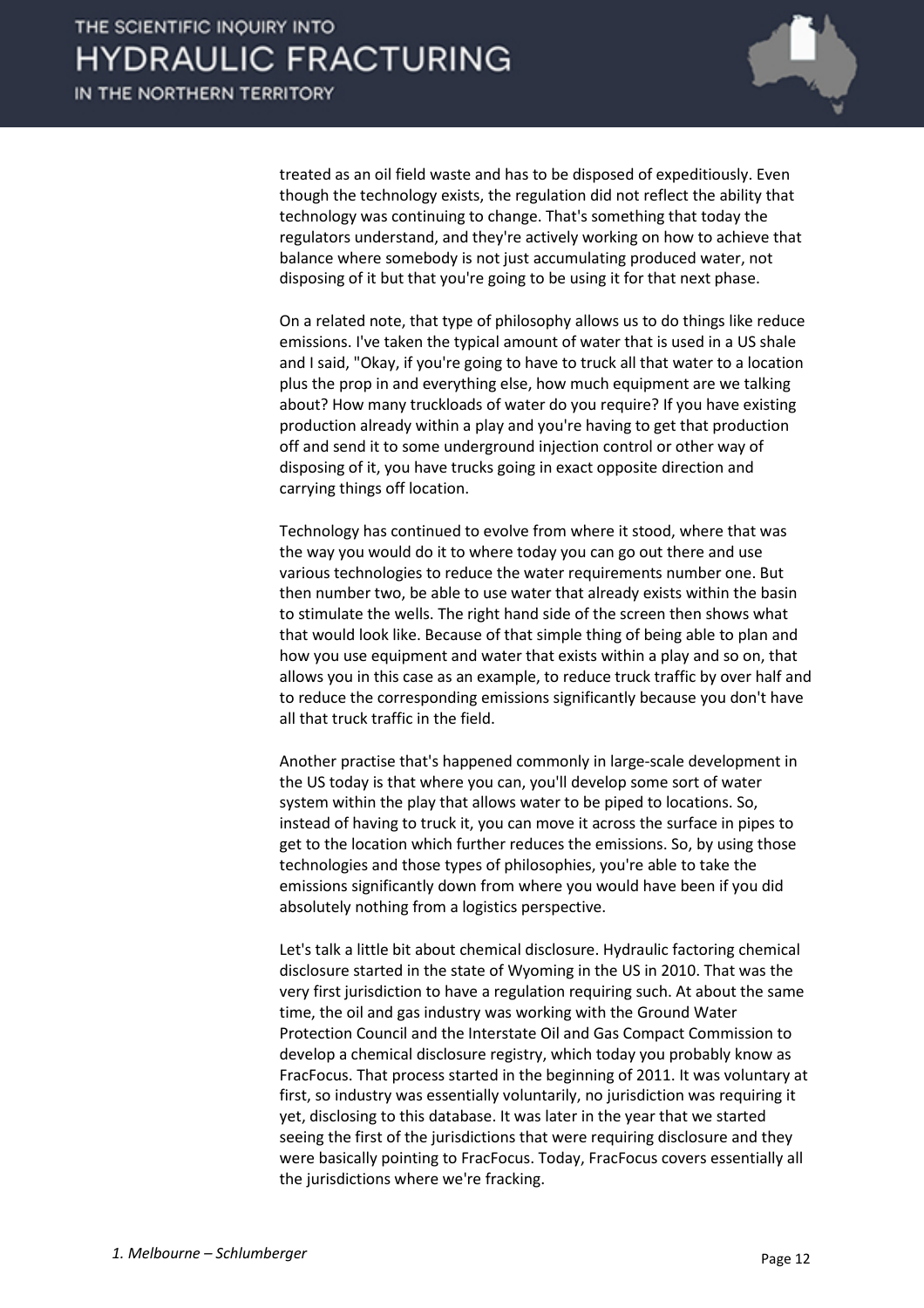

The shaded area of this graph shows the percentage of the global fracturing market that is under chemical disclosure requirements. Essentially, anywhere that we're hydraulically fracturing globally today is under some sort of disclosure requirement. Again, some of these pre-dated FracFocus and as such they don't reflect it. They don't reflect the requirements that are in FracFocus. Most of the operators in my experience that are working where there are requirements to disclose are also applying those same disclosure standards to jurisdictions where they're not required to do so. You will note that there's a couple of places there that are outside of the US, so in the beginning of 2012, British Columbia, Canada became the first province to require it. In mid-year 2012 Western Australia required chemical disclosure, but not only for hydraulic fracturing but also for drilling fluids and cementing as well.

Today, FracFocus allows two different options for disclosure. The process that we use is what we call a system style disclosure. Essentially we can disclose 100% with little to no reference for proprietary chemistry because we decouple the chemical constituents from their parent products, so in other words, if you have something that has a sort of factor or breaker and other products in it, and those individual products may be made up of different chemical constituents, by going out there and saying everything that went through the well head and decoupling it from the parent products, it makes it very difficult for somebody to go out there and reverse engineer. Now if you look at when chemical disclosure first was required in the US, we've been applying the same process since 2010, and that process to date we have not found a single instance where somebody has gone out and reverse engineered what we've disclosed.

Last slide and I'm going to turn it over to Paul. This is the transition to Northern Territory. In 2011, we had a customer that was proposing to do some work in Northern Territory. They asked us for a chemical disclosure. We happily provided them a chemical disclosure, full disclosure so they could do their planning. This is again, without a requirement for disclosure to happen. The philosophy is simply that if we can disclose that fluid in a jurisdiction requires it, we can sure disclose it in a jurisdiction that doesn't require it. We supply that to our customers so they could then do their planning. With that, I'll go ahead and turn it over to Paul.

Paul McDougall: Thank you very much.

Hon. Justice

- Rachel Pepper: About 10 minutes left gentlemen.
- Paul McDougall: No problem. I'll be very brief here.
- Speaker 1: Might be even briefer.
- Paul McDougall: Get this happening again.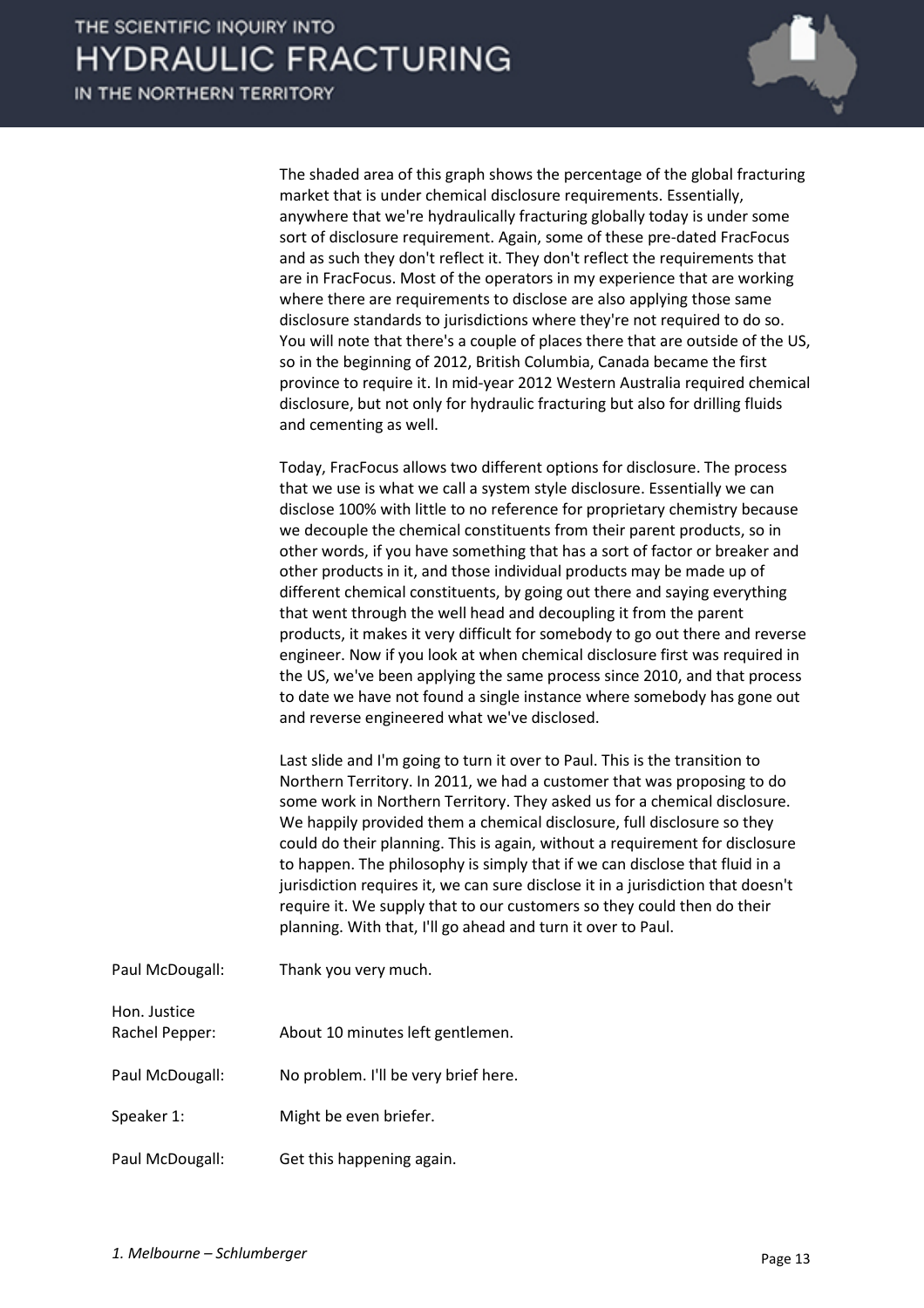

Changing gears completely from Joe's experience in North America and Colorado, in particular. I'd just like to briefly run through Schlumberger's experience in the Northern Territory. As you know, we're a service provider. We break our business up into different pieces. We have something called Schlumberger Land Rigs, formerly known as Saxon, and we also provide services such as the cementing, fracturing, wiLine and other elements to the group that happens in the Northern Territory. The Northern Territory campaign is a very significant logistics exercise. Getting all the people and equipment to the field location and we did this by charter flight in and out of Daily Waters, Elliott, ex Darwin, weekly crew changes, ad hoc drive in and drive out ex Darwin for VIP visits or specialists visits and buses.

The rig activity was typically 50 person for the drilling project. Services in frack and other was an additional 70 people that were mobilised and we had no HSC or environmental incidents for the duration of the campaign. Just to give you a bit of a breakdown of the input into the local workforce and economy. The local supply spends in 2015 is just over \$240k and in 2016 was just under half a million. The key suppliers, local suppliers was in Katherine. Engineering services, recycling services, lots of accommodation at the Larimer Hotel, the famous Pink Panther and at the Daly Waters highway in, Indigenous Beverages Australia and the Northern Territory Government and Veolia Environmental Services out of Katherine. This is just for a small, limited campaign. A significant spend that gets contributed to the local economy.

An aerial photograph of what our drilling operation looked like with Rig 185 on the Amangie campaign. You can see that the ponds in the background there for the conventional and under balanced drilling. This is what we would regard as a relatively compact footprint. This is not what a development footprint would look like. This is the exploration phase. The small equipment and associated services required. You get an idea of the impact. Approximately 200 by 100 metre footprint. Something that was very meaningful for the team on site was organised by Origin with the local traditional owners was a Welcome to Country ceremony. If you talk to anyone involved in this campaign, this is something they will remember very, very distinctly. As a company, I'd just like to highlight some of the things that we are doing in Australia in terms of engaging with the traditional owners.

A reconciliation action plan has been conditionally endorsed as of April of this year. We're working with the Clontarf Aboriginal College, University in Western Australia. We're providing internships, visits for students to our facilities. We do defensive driving training and practicing for interviews interfacing with the corporate world. Closer to home for me in Roma Technical College in Queensland, we've had a couple of interns of indigenous students in our Roma base in the Wild Line facility in Roma. We have apprenticeships. There's one ongoing now with a mechanical apprentice who's working in the hydraulic maintenance of our tools, and the local community has been providing cultural awareness sessions. About 14% of our local spend, this is with local suppliers, is going to indigenous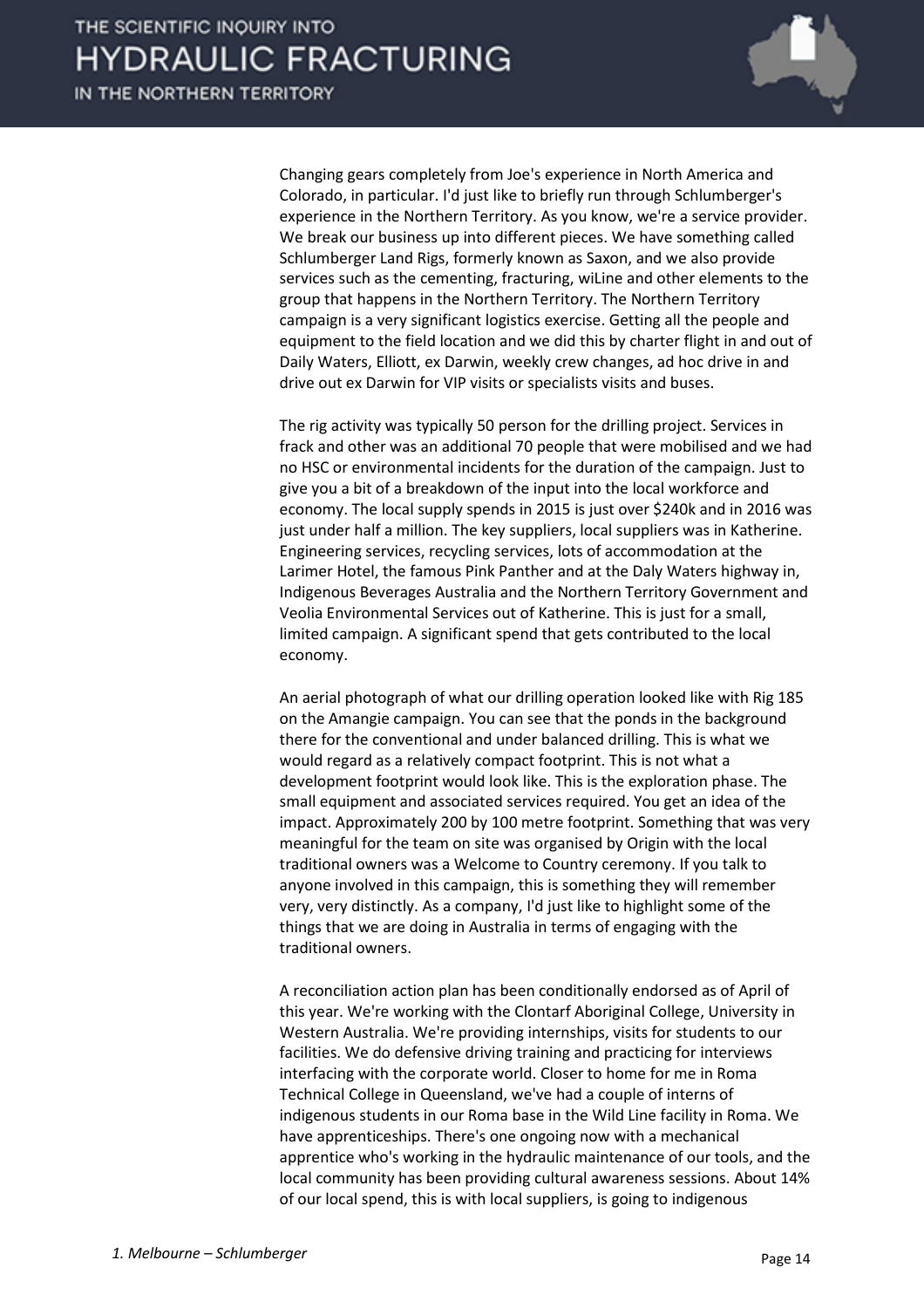

suppliers. We started this initiative in 2016, and we've been assisting local suppliers with the onboarding process with a big company like Schlumberger. How to navigate our procurement processes and be part of our supply chain.

Something I just did myself recently. I'm on the executive committee for the Cooper Eromanga Basin Aboriginal community and we did an on-site session at Lake Penina just off the Birdsville crack. We held the annual conference there. I brought some of Schlumberger's management, my family, and we got to interface with the traditional owners including the dairy people and understand their connection to the land and how they can participate in our business. We anticipate doing much more of this in the Northern Territory.

Just another couple of photos. Now we're moving onto what the frack lease looked like during the drilling phase with a rig on site. This is our people on site on Rig 185. Something we did with the regulator and the NT Government was that we created a model so that we could illustrate to the regulator there what the cementing process is like, what the casing design looked like so he could help educate his employees and workforce as to what we're actually doing. This was constructed by the Schlumberger Land Rigs Team in order to foster understanding of what we're actually doing and how this regulation applies to us.

Moving on to the frack side. Again, we treat that as a distinct operation. The rig had demobilised. Here's a photograph showing what the frack spread looked like on site. We spent about \$345,000 on waste and recycling out of Darwin using Clean Away. Again, the Highway In and Indigenous Beverages of Australia. It was Origin's first fracturing operations in remote Northern Territory. One horizontal exploration well, which was drilled in 2015 and reentered towards the end of last year with 11 frack stages. The shale target, hard pressure treatments, two stages per day achieved and we had zero safety incidents with a total of over 18,000 man hours. 382,000 kilometres driven with no vehicle incidents and no loss time injuries for this operation.

A key contributor to the success of this campaign was the engagement with the local suppliers, which is the Toll NT Team based out of Darwin. They also provided indigenous site coordinators that work with the water and sludge hauling teams. Toll did the vast majority of the kilometres driven for us over 200,000 kilometres from Toll. I'd like to just quickly share with you, this is the rig superintendent for Rig 185. He is a local Territorian boy. He's got a farm in the Finnish River. He's a sole trader and cattle is his business. He's at the Adelaide base at the moment. He was looking after the rig, he was working for Beach Energy in the Cooper Basin. He started with Schlumberger out of Darwin. He considers Darwin home. He's had a career spanning Venezuela, Bolivia and Columbia before returning to Australia for the last seven years. He's a keen Northern Territorian and I think you might have met him. I brought him to the Daly Waters Engagement Session and we sat at the table with the pastoral community and he very much fits in with that pastoral community.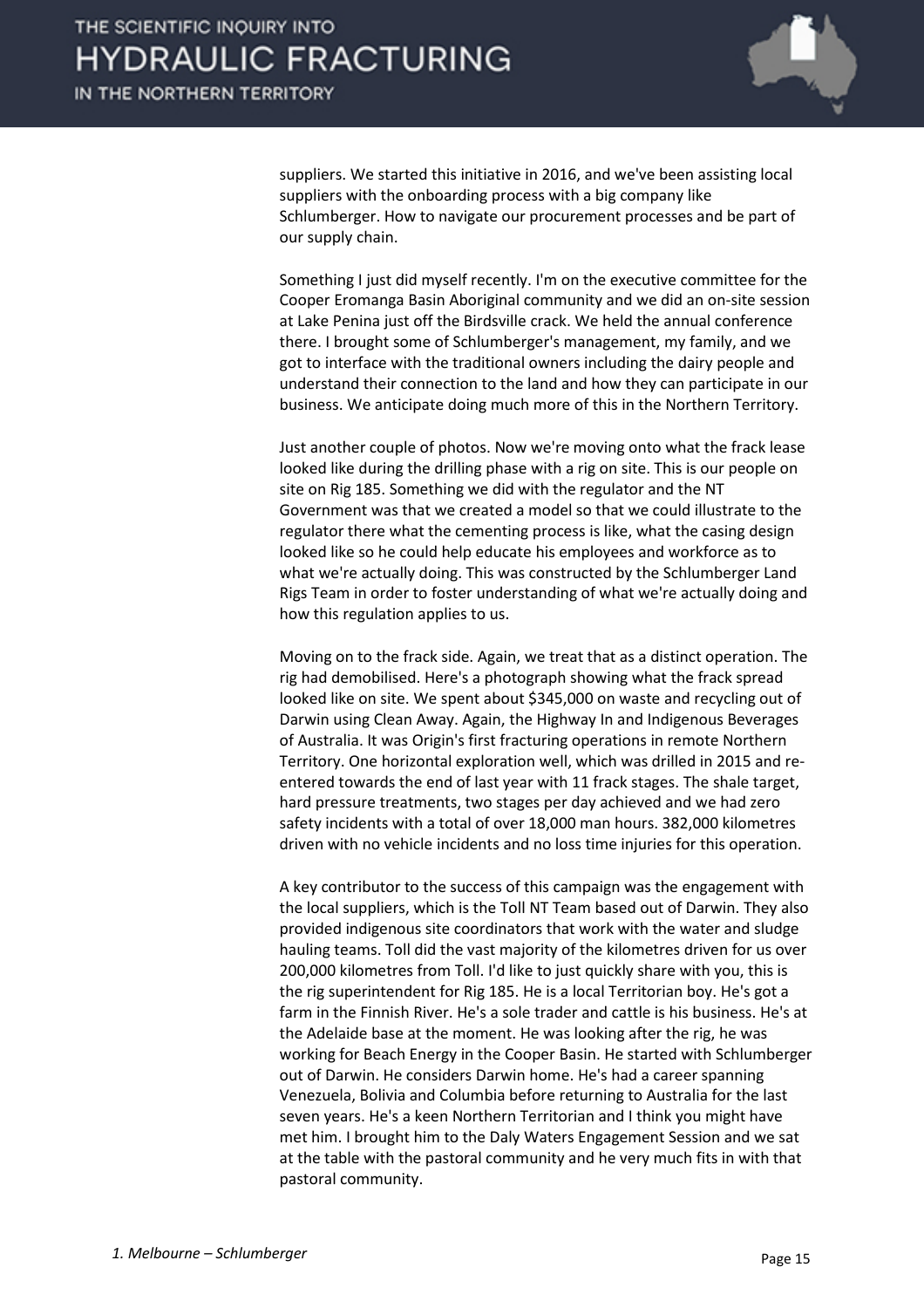| Hon. Justice<br>Rachel Pepper: | I just wanted to highlight, from my perspective, the engagement of local<br>people and what that means for a career. I myself started in Darwin in the<br>Northern Territory in 1991 and spent about five years working the territory,<br>grew greatly attached to it, and then have been out of Australia for 20 years<br>and have now returned back to work in Australia. I just wanted to pass on<br>our much lower key and short experience in the Northern Territory that<br>we've had so far and what it potentially means for us. And that is it from us.<br>Thank you. Thank you very much gentlemen. I have a list of questions, but I<br>think I will actually open it up to the panel first to ask questions before I dive<br>in because I'm quite sure they'll all get answered during the course of the                                                                                                                                                                                                                                                                                                                                                                                                                                                          |
|--------------------------------|-------------------------------------------------------------------------------------------------------------------------------------------------------------------------------------------------------------------------------------------------------------------------------------------------------------------------------------------------------------------------------------------------------------------------------------------------------------------------------------------------------------------------------------------------------------------------------------------------------------------------------------------------------------------------------------------------------------------------------------------------------------------------------------------------------------------------------------------------------------------------------------------------------------------------------------------------------------------------------------------------------------------------------------------------------------------------------------------------------------------------------------------------------------------------------------------------------------------------------------------------------------------------------|
|                                | questions of others. Thank you.<br>Yes, who'd like to go first? We'll start and work our way down, how's that?<br>Dr. Jones.                                                                                                                                                                                                                                                                                                                                                                                                                                                                                                                                                                                                                                                                                                                                                                                                                                                                                                                                                                                                                                                                                                                                                  |
| Dr. David Jones:               | Joe, this is probably a question to you. One of the things that's greatly<br>concerning to us in our constituency is well integrity. Particularly well<br>integrity post decommissioning. We've lots of studs coming from the US,<br>which is arguing that things haven't improved with technology. Well<br>integrity still is as poor as it ever was. Most of these things seem to use<br>methane as an indicator of issues rather than actual water contamination.<br>Could you comment on some of those things?                                                                                                                                                                                                                                                                                                                                                                                                                                                                                                                                                                                                                                                                                                                                                            |
| Joe Lima:                      | Due to sustained casing pressure and so on.                                                                                                                                                                                                                                                                                                                                                                                                                                                                                                                                                                                                                                                                                                                                                                                                                                                                                                                                                                                                                                                                                                                                                                                                                                   |
| Dr. David Jones:               | Certainly during operating, yes.                                                                                                                                                                                                                                                                                                                                                                                                                                                                                                                                                                                                                                                                                                                                                                                                                                                                                                                                                                                                                                                                                                                                                                                                                                              |
| Joe Lima:                      | First of all, sustained casing pressure occurs on the annualist of the<br>production casing. Remember that there are several strings as the graphic<br>that Paul showed the model is intended to show that adjacent to the aqua-<br>fer you have cementants and casing and then you have other cement<br>encasing strings that are inside. The sustained casing pressures that we do<br>see are typically at the annualist of the production casing. They don't have a<br>sustained flow, though, so in other words they blow down, and you have<br>some migration of methane to the surface in some instances. It's one of the<br>reasons why we've worked in developed technologies to allow for the<br>cement essentially to shut off when it sees any hydrocarbons coming<br>through the matrix of the cement itself. They can basically re-heal itself. I<br>can't answer the question that technology has not improved it because I<br>would generally say that it has. We have seen repeated technologies that<br>have worked toward these various issues. I'm not familiar with any<br>widespread that says that this always has been an issue and will continue to<br>be an issue. Generally speaking, we've seen improvement in cementing<br>quality in the states. |
|                                | Remember that also, remember the other thing is that the application of<br>cement depends upon the environment you're working in. What you're<br>going to do is be dependent specifically to the types of fluids you're coming<br>in contact with.                                                                                                                                                                                                                                                                                                                                                                                                                                                                                                                                                                                                                                                                                                                                                                                                                                                                                                                                                                                                                            |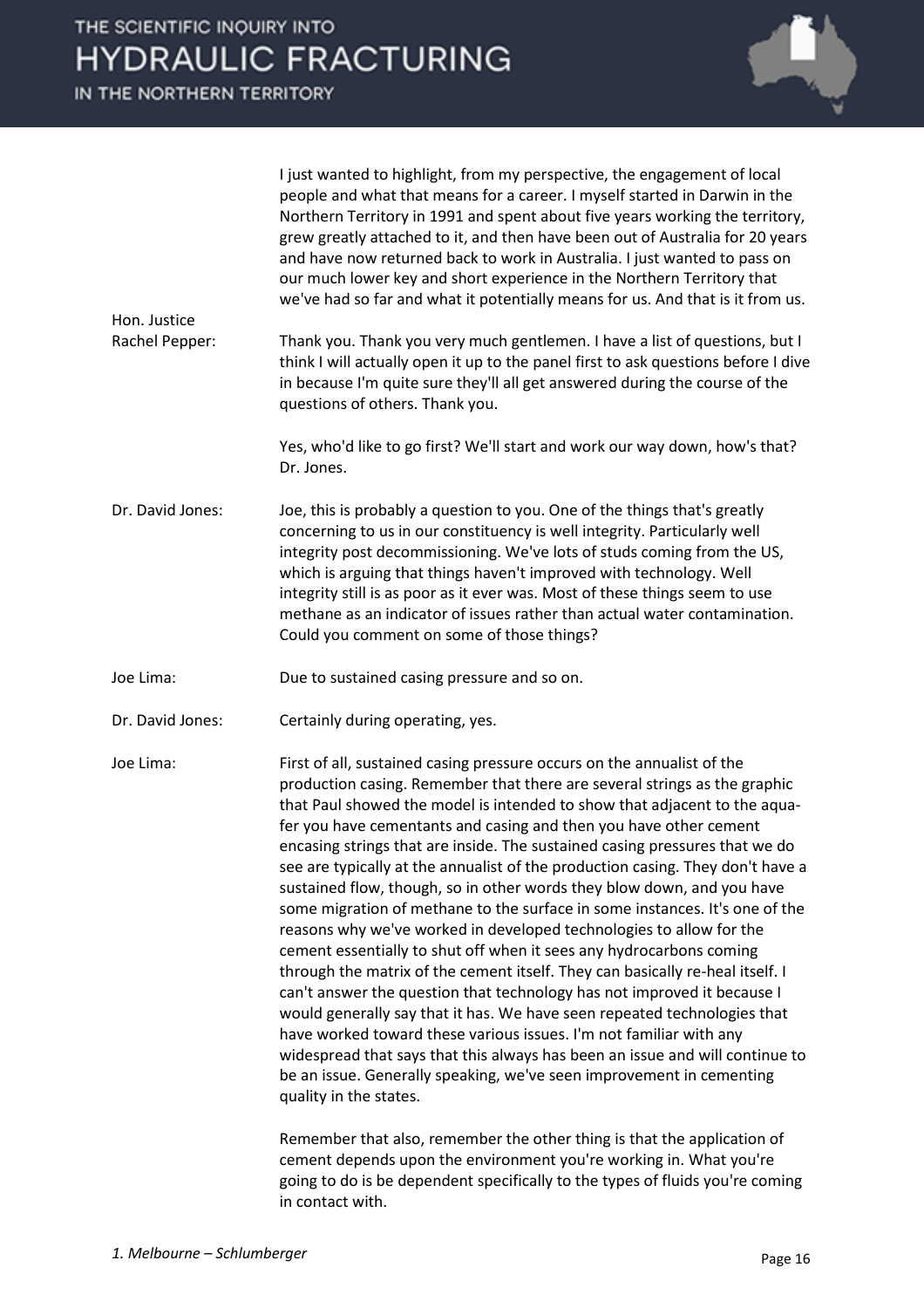

| Dr. David Jones: | That's it. This issue of well integrity and statistics is a recurring theme that<br>keeps getting thrown to us. We're not experts in petroleum or of the<br>technology of drilling. We would like some kind of definitive answer as to<br>yeah or nay. Is it getting better or is it the same as it always was? What does<br>methane detect mean? Does it mean an issue of human health for<br>environmental harm potential or is it just a case of this is something that's<br>used, an indicator, but it's not necessarily a good indicator of that.                                                                                                                                                                                                                                           |
|------------------|--------------------------------------------------------------------------------------------------------------------------------------------------------------------------------------------------------------------------------------------------------------------------------------------------------------------------------------------------------------------------------------------------------------------------------------------------------------------------------------------------------------------------------------------------------------------------------------------------------------------------------------------------------------------------------------------------------------------------------------------------------------------------------------------------|
| Joe Lima:        | I can't answer about the human health effects and so on from it. Is it a<br>systematic problem that is ultimately leading to health effects? I don't have<br>that type of expertise. I will point out that you're talking about 30 some odd<br>thousand wells that are drilled in the US on an annual basis. Of those, I think<br>they were talking about relatively speaking small fraction of these that we're<br>seeing these types of problems that are being pointed to. I wouldn't say that<br>it's an example happening on every single well. If you drill a well, you're<br>going to have this issue.                                                                                                                                                                                    |
| Dr. David Jones: | We appreciate this, but we've seen some statistics for example from King<br>and King which-                                                                                                                                                                                                                                                                                                                                                                                                                                                                                                                                                                                                                                                                                                      |
| Joe Lima:        | I'm sorry, who?                                                                                                                                                                                                                                                                                                                                                                                                                                                                                                                                                                                                                                                                                                                                                                                  |
| Dr. David Jones: | King and King that produce a paper I think in about 2013, which suggested<br>that the issue of total well bore failure was about .004 percent yet other<br>protagonists are coming up saying that the issue could be as high as 6% or<br>even higher. So, are we comparing apples and apples? I think that's the key<br>number to question.                                                                                                                                                                                                                                                                                                                                                                                                                                                      |
| Joe Lima:        | I can tell you that the proper use, I feel firmly on this, that the proper use of<br>technology you can achieve the goals of properly sealing off of formations<br>and that the technology allows you to work in an environment where you're<br>constantly stressing the casing, changing the temperature and so on and so<br>on. So, again, it's the proper use of that technology that allows you to<br>achieve that goal. Can I say that we're always seeing that proper<br>application? There are going to be instances where folks haven't applied<br>these things correctly. I think it is a matter of understanding the<br>environment you're working in and saying what tools do I need to property<br>do it. I think it is achievable, I think it's achieved more often than it is not. |
| Dr. David Jones: | Just a follow up question on that is post decommissioning. We have the<br>perception from the community that at the end of a well's life, that it's<br>something like a genie in a bottle. Unless it's plugged up really well, that<br>you're going to have to pop the cork and things are going to come up the<br>well bore. Is that the case or have the assistance been so depressurized that<br>that's not likely an issue?                                                                                                                                                                                                                                                                                                                                                                  |
| Joe Lima:        | I think you do have the advantage that you've depleted the target reservoirs<br>and when you're plugging the well, you're no longer in a commercial state<br>that you have the benefit that you don't have that same amount of pressure<br>being exerted in the overall system. I've heard the question before about is                                                                                                                                                                                                                                                                                                                                                                                                                                                                          |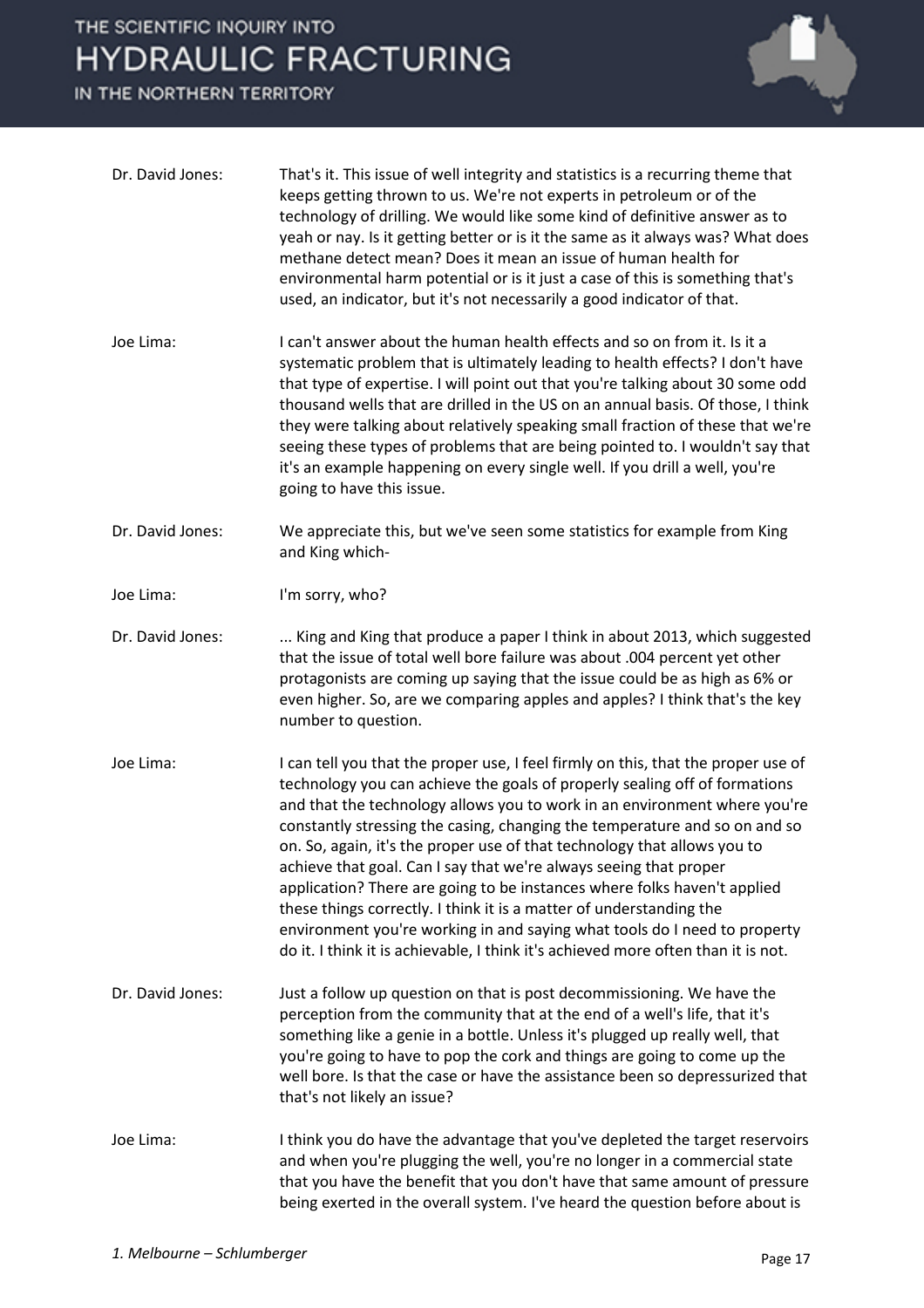

| there a hundred years from now what does a well look like? There aren't a      |
|--------------------------------------------------------------------------------|
| lot of examples of that. And plain and simple, there are not a lot of examples |
| for us to even rely on. I can tell you that the ability to go out there and    |
| understand if you have a problem in a string of casing. In other words,        |
| looking at the corrosion in casing or does the cement exist behind casing      |
| and so on. Those technologies exist. They're tried and true, and that the      |
| application of those technologies will allow you to understand what you're     |
| dealing with.                                                                  |

|                                | The cement systems themselves, if you end up  Let's just say the part<br>where we call a primary cement job is the first application of cement into<br>that well when you're trying to cement the casing. A remedial cement job is<br>when you're going in and fixing a problem. Maybe you have some sort of<br>place where the casing was laid up close to the formation and you have a<br>channel there. There are cement systems that are specifically designed to<br>allow you to get it to those places, so the processes of going in there,<br>perforating the casing and then doing what is called a squeeze job to<br>squeeze that off exists and so it is that type of application that allows you to<br>achieve the goals you're intending.                                                    |
|--------------------------------|----------------------------------------------------------------------------------------------------------------------------------------------------------------------------------------------------------------------------------------------------------------------------------------------------------------------------------------------------------------------------------------------------------------------------------------------------------------------------------------------------------------------------------------------------------------------------------------------------------------------------------------------------------------------------------------------------------------------------------------------------------------------------------------------------------|
|                                | I don't know of any examples, I cannot think of a single example at this point<br>of where somebody said, "Oh, you know here's an old well. We've had to go<br>back in or we're going to have to in and fix it. It's been plugged for some<br>time." I don't know of any examples like that, but in theory, if you run across<br>that I think you can go back in and fix that problem so it doesn't become a<br>perpetual issue.                                                                                                                                                                                                                                                                                                                                                                         |
| Hon. Justice<br>Rachel Pepper: | Yes, Dr. Priestly.                                                                                                                                                                                                                                                                                                                                                                                                                                                                                                                                                                                                                                                                                                                                                                                       |
| Professor                      |                                                                                                                                                                                                                                                                                                                                                                                                                                                                                                                                                                                                                                                                                                                                                                                                          |
| <b>Brian Priestly:</b>         | Thank you for the information you've provided on the disclosure of<br>chemicals used in the process. Hopefully we'll have access to the slide so<br>that information can be captured. I have a two-prong question really. The<br>first relates  in some of the submissions we've had, we've had allegations<br>that depleted uranium is used in some of the fracking processes. If this is the<br>case, what is the function of that depleted uranium? How is it used and how<br>important is it to the process? The second part of my questions is that<br>there's also been an allegation that Schlumberg's was fined for having some<br>of its workforce in Queensland exposed to radioactive materials. If that is<br>true, can you explain the circumstances under which that actually<br>happened? |
| Joe Lima:                      | I am unaware of the use of depleted uranium in fluids. I have not heard that<br>before. So I can't really answer that question. The second piece, if you don't<br>mind repeating what was the case here?                                                                                                                                                                                                                                                                                                                                                                                                                                                                                                                                                                                                 |
| Paul McDougall:                | I'll take that one. It is a legal matter. I would prefer to get the appropriate<br>legal representation. I'm happy to connect you with them and you can have                                                                                                                                                                                                                                                                                                                                                                                                                                                                                                                                                                                                                                             |

that discussion.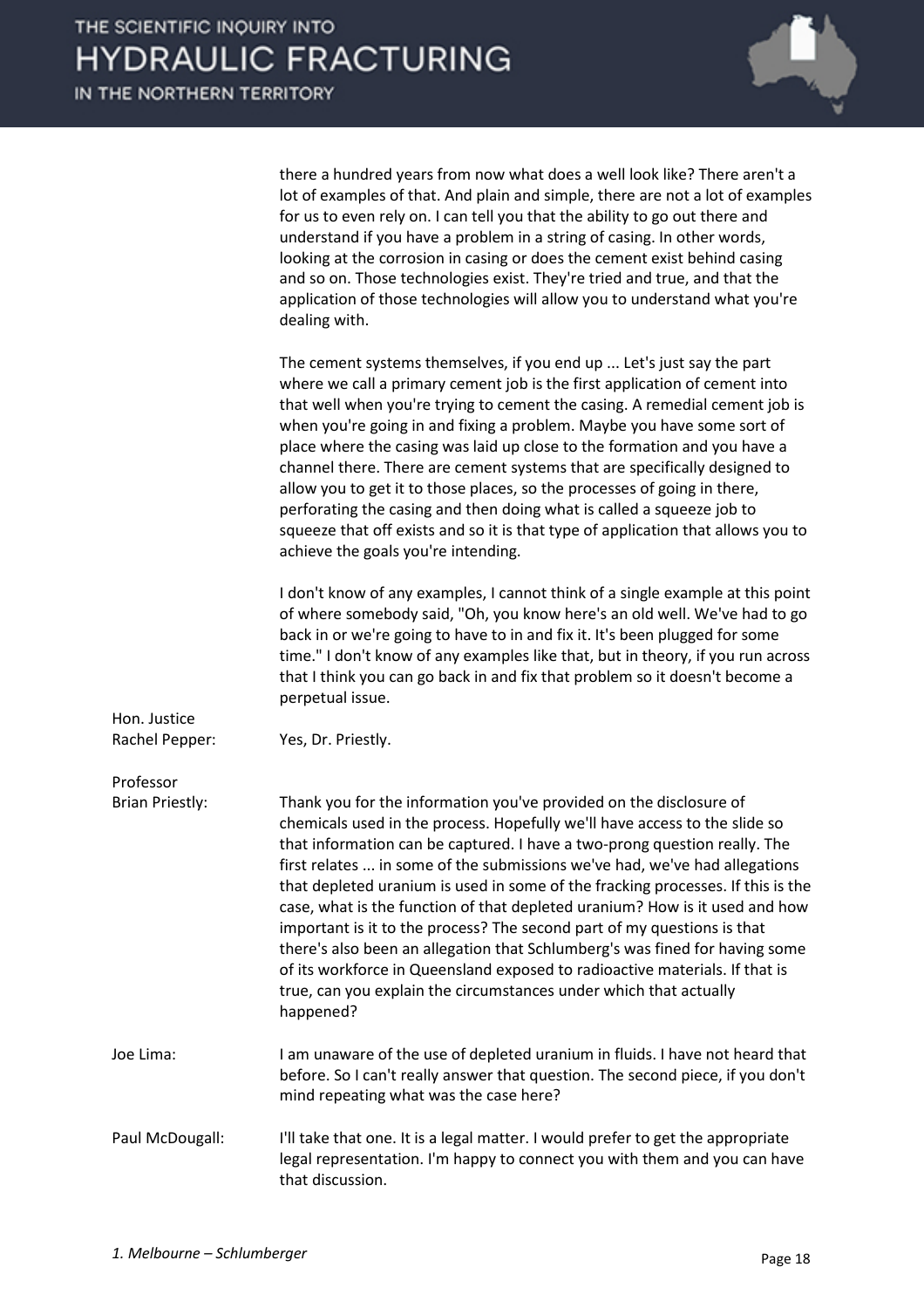

| Professor<br><b>Brian Priestly:</b> | You're not able to describe circumstances under which it may have<br>occurred?                                                                                                                                                                                                                                                                                                                                                                                                                                                                                                                                                                                                                                                                                                                                                                                                                                                                                            |
|-------------------------------------|---------------------------------------------------------------------------------------------------------------------------------------------------------------------------------------------------------------------------------------------------------------------------------------------------------------------------------------------------------------------------------------------------------------------------------------------------------------------------------------------------------------------------------------------------------------------------------------------------------------------------------------------------------------------------------------------------------------------------------------------------------------------------------------------------------------------------------------------------------------------------------------------------------------------------------------------------------------------------|
| Hon. Justice<br>Rachel Pepper:      | It's been dealt with, heard?                                                                                                                                                                                                                                                                                                                                                                                                                                                                                                                                                                                                                                                                                                                                                                                                                                                                                                                                              |
| Paul McDougall:                     | It's been dealt with as, and heard, and I'm not an authorised spokesperson<br>to handle that. I'd be happy to connect you with our legal counsel who can<br>go through those circumstances with you.                                                                                                                                                                                                                                                                                                                                                                                                                                                                                                                                                                                                                                                                                                                                                                      |
| Hon. Justice<br>Rachel Pepper:      | If you wouldn't mind that would be good.                                                                                                                                                                                                                                                                                                                                                                                                                                                                                                                                                                                                                                                                                                                                                                                                                                                                                                                                  |
| Paul McDougall:                     | No, I'm happy to do that and I predicted that question and I have this<br>answer ready and happy to connect you with that individual, if you don't<br>mind.                                                                                                                                                                                                                                                                                                                                                                                                                                                                                                                                                                                                                                                                                                                                                                                                               |
| Professor<br><b>Brian Priestly:</b> | Ok.                                                                                                                                                                                                                                                                                                                                                                                                                                                                                                                                                                                                                                                                                                                                                                                                                                                                                                                                                                       |
| Hon. Justice<br>Rachel Pepper:      | Yes, Professor Hart.                                                                                                                                                                                                                                                                                                                                                                                                                                                                                                                                                                                                                                                                                                                                                                                                                                                                                                                                                      |
| Professor<br>Barry Hart AM:         | I had a question on the well integrity. You mentioned proper use of<br>technology. Everything was A-OK. How do you describe proper use? How<br>would you expect it to be  What are the sort of guidelines? Do you, around<br>the world, what other various jurisdictions have to ensure that one, we<br>know what proper technology is. The best available and that it's actually<br>being regulated.                                                                                                                                                                                                                                                                                                                                                                                                                                                                                                                                                                     |
| Joe Lima:                           | What typically happens when you're developing a play is that you look and<br>you say, "What other plays around the world are analegist to this?" And<br>then you may start from that point. You say this particular play in Northern<br>Territory is similar to say, as an example, the Marcellus. You start saying that<br>from a reservoir perspective. That's really where the relationship stops.<br>When you get into a specific field, you do have to understand things,<br>especially with cementing, temperature anomalies. You have to understand;<br>do I have any corrosive fluids that are native to the rock, to the formations?<br>Whether it's the producing formation or any other formation that you've<br>intersected. What do I have  Am I going to encounter anything that's<br>ultimately going to either have an issue with the cement or I'm going to<br>have an issue with the casing itself. In other words, if that fluid get to the<br>casing- |
| Professor                           |                                                                                                                                                                                                                                                                                                                                                                                                                                                                                                                                                                                                                                                                                                                                                                                                                                                                                                                                                                           |
| Barry Hart AM:                      | Sorry to interrupt.                                                                                                                                                                                                                                                                                                                                                                                                                                                                                                                                                                                                                                                                                                                                                                                                                                                                                                                                                       |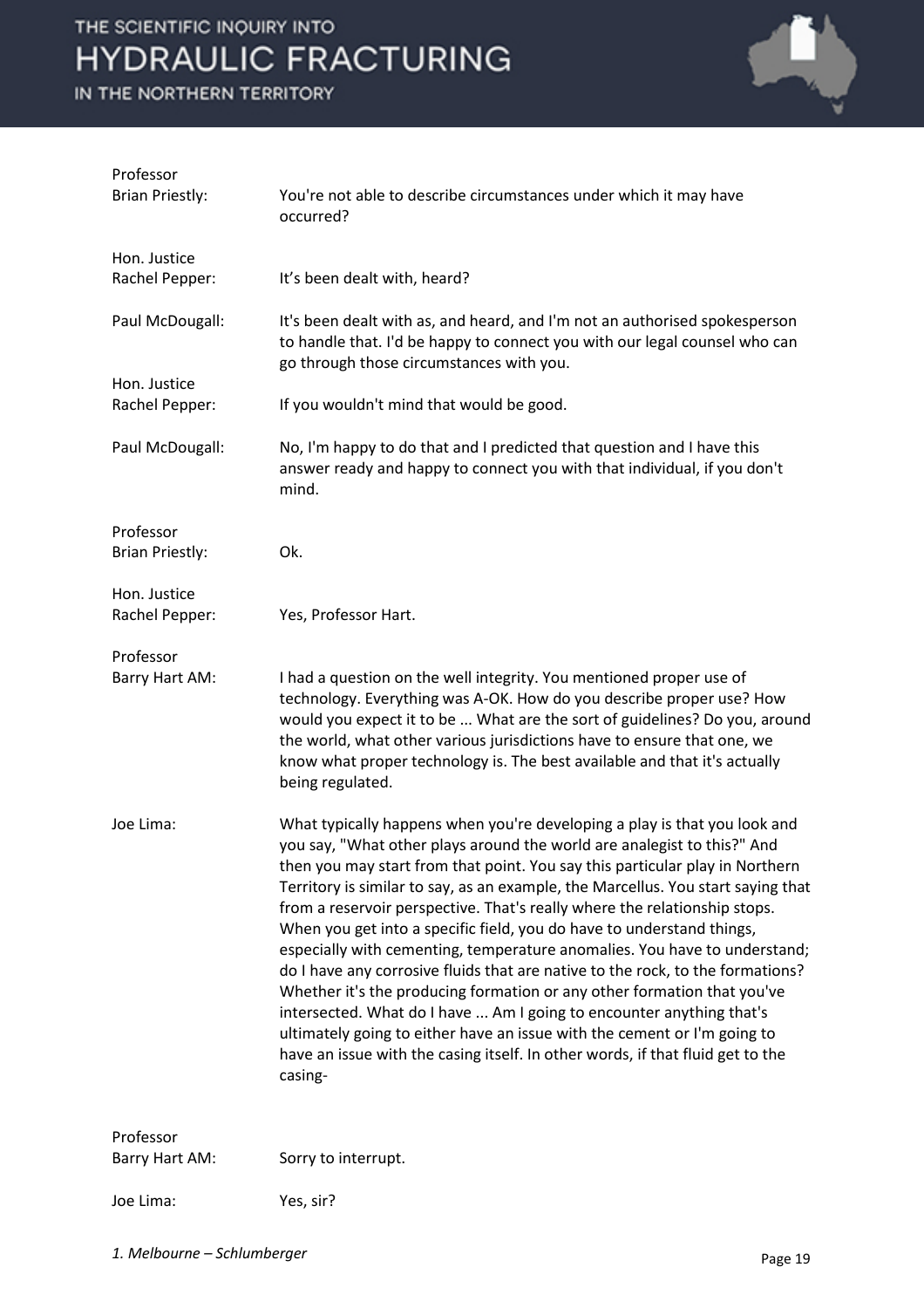

| Professor      |                                                                                                                                                                                                                                                                                                                                                                                                                                                                                                                                                                                                                                                                                                                                                                                                                                                                                                                                                                                                                                                                                                     |
|----------------|-----------------------------------------------------------------------------------------------------------------------------------------------------------------------------------------------------------------------------------------------------------------------------------------------------------------------------------------------------------------------------------------------------------------------------------------------------------------------------------------------------------------------------------------------------------------------------------------------------------------------------------------------------------------------------------------------------------------------------------------------------------------------------------------------------------------------------------------------------------------------------------------------------------------------------------------------------------------------------------------------------------------------------------------------------------------------------------------------------|
| Barry Hart AM: | I understand all of that, besides specific situation, but I'm trying to work out<br>how then the knowledge that exists within your companies and like<br>companies. Number one, the regulators know about it and can act on it.<br>Because, otherwise the juxtaposition between what might be the right<br>technology on what's putting guidelines regulations or whatever, and then<br>the community feels happy that the regulator is on top of things. That's<br>broadly where I'm going.                                                                                                                                                                                                                                                                                                                                                                                                                                                                                                                                                                                                        |
| Joe Lima:      | Remember that these wells are intended to produce for decades. The<br>operators of the wells, their goal is to get that piece of this. The time that<br>you have to get the cementing done right is the very first time around. I was<br>getting a little of a long-winded answer to your question. I don't believe<br>that, in my experiences, I don't believe that the regulations will describe<br>what the cement systems need to look at. It's the experience that you have<br>at the field about the conditions I'm working in. Then deciding upon which<br>cement systems and so on make the most sense to use. Even again, our<br>models allow us  We use these things as best practise. There are<br>requirements on testing. Some of those requirements are our own testing.<br>Some of them may be jurisdictional, but we have certain protocols on how<br>you apply these things to the cementing design process. But then, once<br>you've applied all these things, it's a matter of having all the right<br>experienced people and the right equipment to physically get that placed. |
|                | The decision ends up being like with folks like Daniel based upon what your<br>experience is in the field. That particular field, and then working through the<br>depth of knowledge that he has but also other folks within the company has.<br>So, one of the things that Schlumberger prides upon itself is that we work all<br>over the world. We work on many, many wells and we have some internal<br>communication systems that allow our technical folks to ask these questions<br>of experts throughout the company. Essentially you're virtually tapping into<br>experience from all around the world. You have something that's unique<br>that's occurring, you can go and ask the question. Has anybody else dealt<br>with this type of thing?                                                                                                                                                                                                                                                                                                                                          |
|                | Again, once you get to that point where you designed this cement<br>treatment, then it's going to vary from well to well to well based upon the<br>unique circumstances that you're running into. But it's all these things.<br>Cementing isn't just as simple as going out there and mixing cement with<br>water and pumping it. There's a lot.                                                                                                                                                                                                                                                                                                                                                                                                                                                                                                                                                                                                                                                                                                                                                    |
| Professor      |                                                                                                                                                                                                                                                                                                                                                                                                                                                                                                                                                                                                                                                                                                                                                                                                                                                                                                                                                                                                                                                                                                     |
| Barry Hart AM: | No, no, I understand all of that. The background to my question is, we have<br>had submissions and communal consultations and I can tell you the great<br>majority of people out there and the unwashed if you like, don't trust<br>companies and they don't trust governments. We're very keen to think<br>about what are the processes that we can put in place that might assist that<br>confidence. That's all. So, let's leave it at that, I think that's fine.                                                                                                                                                                                                                                                                                                                                                                                                                                                                                                                                                                                                                                |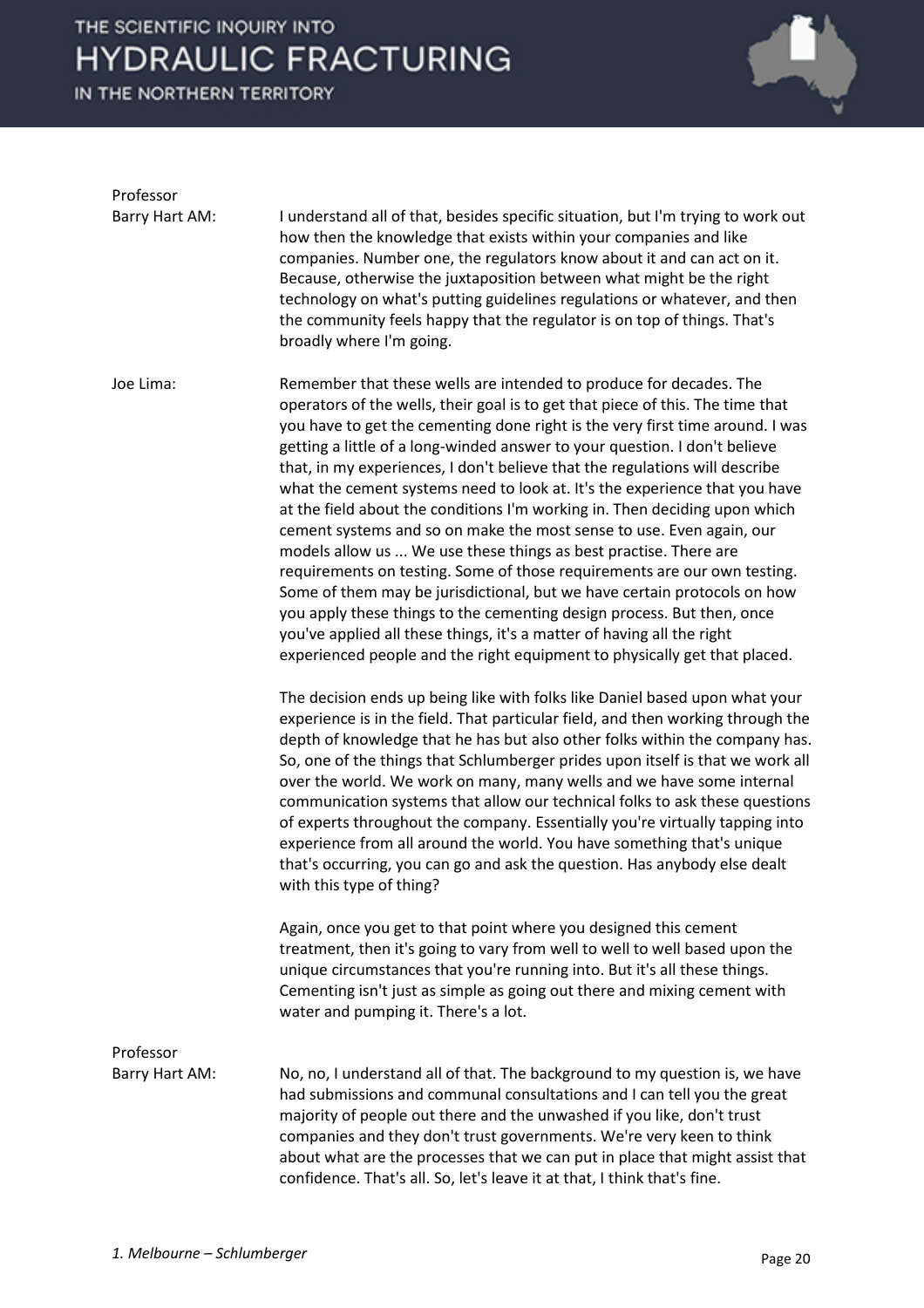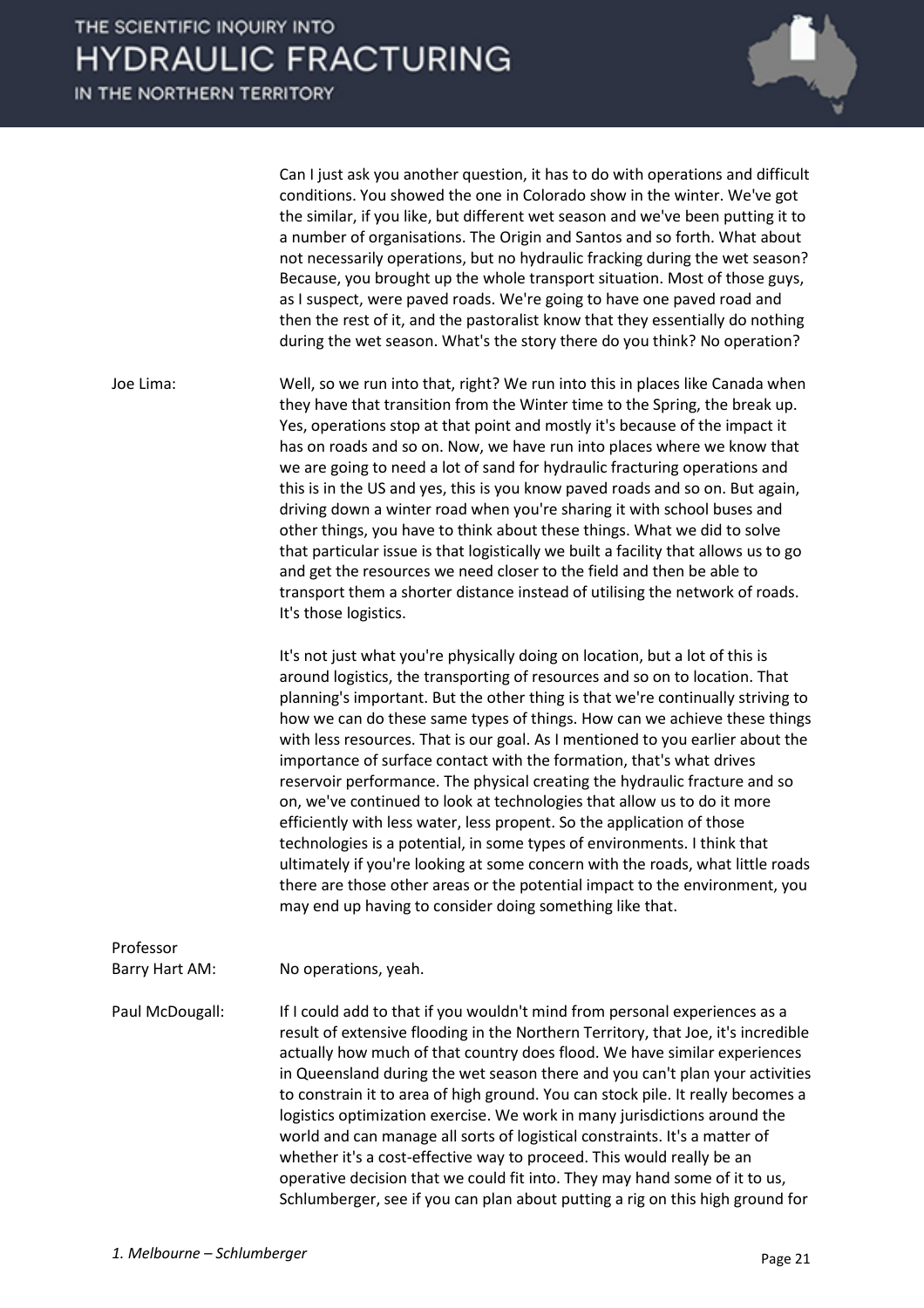IN THE NORTHERN TERRITORY

Professor

Professor



three or four months while it's flooding and what can we achieve in that period of time.

Barry Hart AM: It's the planning. Just one more if I may. It has to do with the fact that where we are at the moment in the NT. I know there's a couple of wells and that's it. The question is around strategic roll-out. Have you any experience of ... Understand what I'm getting at that it is very, the hypothesis would be the roll-out of the industry, the unconventional in say in the beetaloo is very well controlled by an independent authority. Are there any other examples that you know of around the world where that has occurred? We get the comments all the time about the uncontrolled development in Queensland, et cetera, et cetera and I don't know, I don't have experience of Canada and the states but you get the same sorts of situations.

Paul McDougall: Yeah, so I think that there are some natural constraints that occur, specifically about where you are in the development process today, which you're not in development, you're in exploration and maybe into an appraisal type phase. What I try to articulate some of the slides here, was that on the field development perspective, it starts out slowly because you have to build that model and before you can get to where you're doing large scale development with a lot of wells, you have to understand what you have. So I think that there is a natural constraint. I can't think of any specific examples anywhere where that's happening by design as opposed to just happening from a natural perspective.

Barry Hart AM: The knowledge build up.

Paul McDougall: Right, knowledge build-up that takes it slow. But again, remember that it is, in our perspective, the most of our customer's perspectives it is about being efficient. You'll look at building pads where you can for multiple wells and drill off that type of plan scenario. I think many of the images that folks are leaning upon and saying the uncontrolled growth ends up being some of the vertical wells and so on that occurred in the last generation of oil and gas development in the US. I keep on seeing those pictures popping up as examples, and they're not the contemporary of what's happening today.

Professor Barry Hart AM: Thank you. Hon. Justice

Rachel Pepper: Maybe just following on from some of the questions that Barry then asked. We know that there are problems in Texas. We know that there are problems in Queensland. We know this because we know that arguably that social licence has been lost, or social contract, to use your words. In Australia, we have a moratorium now in place in WA, we have a moratorium in New South Wales and we know that there's gas in both those jurisdictions. It's banned in Victoria where how much gas there has been in Tasmania, a moratorium in the Northern Territory. There have been problems. That's what spawned, really, organisations like Lock The Gate and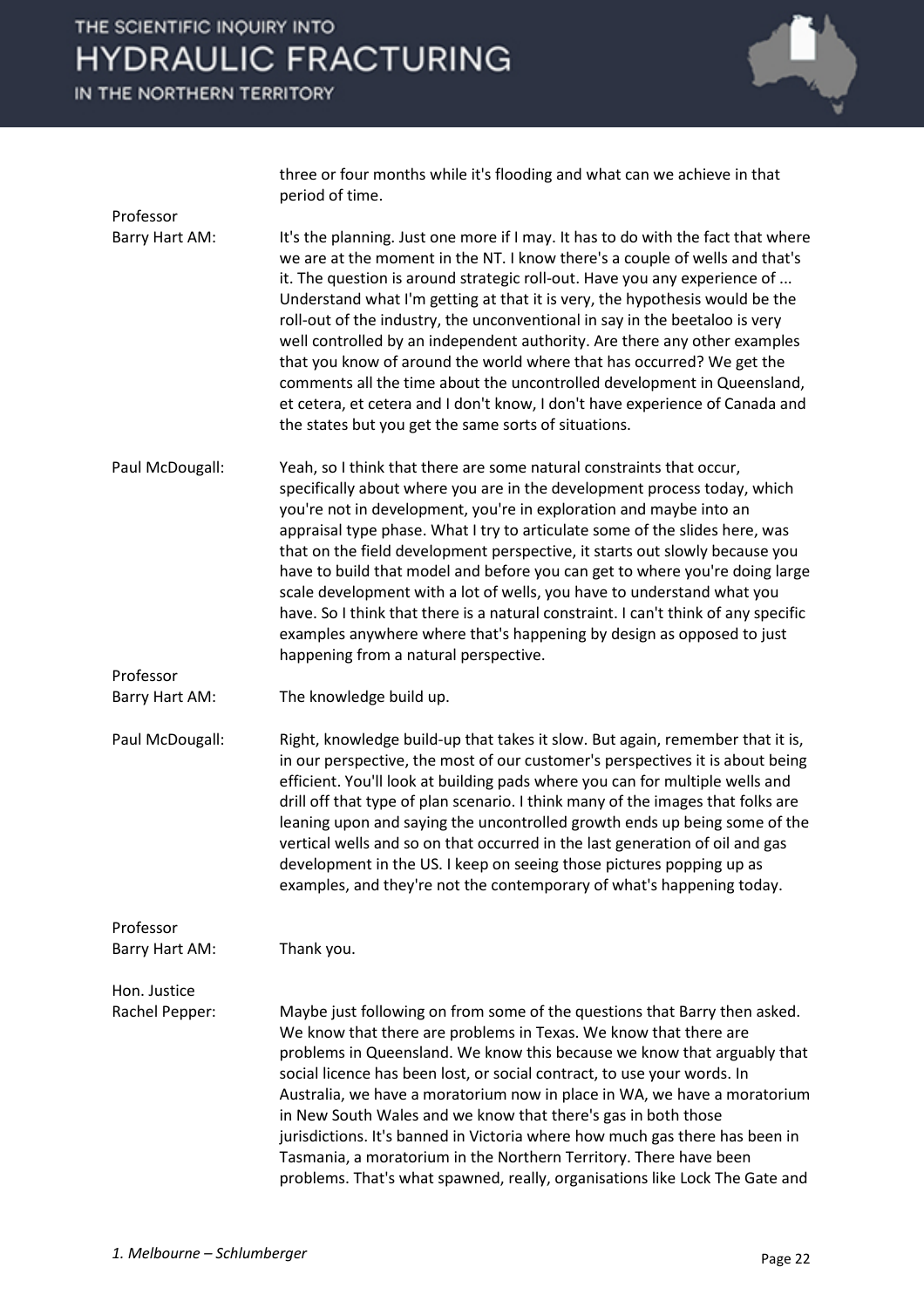IN THE NORTHERN TERRITORY



others. What went wrong in those jurisdictions? Why is your industry now very much on the back foot?

| Joe Lima:                      | Two things. My personal experience is what keeps me up at night is not<br>what we do, it's what people think we do. That's the big concern that I have,<br>and the other half of this is that generally speaking, engineers do a very poor<br>job of communicating with the general public. I think that our ability to go<br>out there and communicate what's happening, and maybe there's an<br>inherent mistrust for companies and so on. I think that that is  We're being<br>outpaced by folks who don't want to see development versus folks who<br>understand clearly what we're doing. I'm a firm believer that knowledge is<br>the power behind doing these things correctly, and that if you understand<br>these things, you can engineer things correctly. So I think to answer your<br>question, the big issue I think is taking some examples and using them out of<br>context the same as a systematic stomatic type of issue that you're having<br>that's going to follow you to Northern Territory or anywhere else. |
|--------------------------------|--------------------------------------------------------------------------------------------------------------------------------------------------------------------------------------------------------------------------------------------------------------------------------------------------------------------------------------------------------------------------------------------------------------------------------------------------------------------------------------------------------------------------------------------------------------------------------------------------------------------------------------------------------------------------------------------------------------------------------------------------------------------------------------------------------------------------------------------------------------------------------------------------------------------------------------------------------------------------------------------------------------------------------------|
| Hon. Justice                   |                                                                                                                                                                                                                                                                                                                                                                                                                                                                                                                                                                                                                                                                                                                                                                                                                                                                                                                                                                                                                                      |
| Rachel Pepper:                 | Well it's more than that though, isn't it. There is this truly to sort of overly<br>simplify this, there is no smoke without fire. We know that there are<br>environmental and social problems that exist in Texas, that existed in<br>Queensland. I'm not looking for an answer that's prospective, I appreciate<br>the technology has changed. I appreciate that the way things are done now<br>even from a social perspective have changed, but what happened? Putting<br>your glasses on and looking back, why did things go wrong? And they did go<br>wrong.                                                                                                                                                                                                                                                                                                                                                                                                                                                                    |
| Joe Lima:                      | Again, I'm a believer. The things that I've been involved and the things that<br>I've seen have been primarily a miscommunication, misrepresentation of<br>what's going on. I think that there are quite a few studies out there and I<br>look at this that if you really want to look for something that says that<br>something's not working, you'll find something to support your belief and<br>then that's what you'll use as a banner. I don't believe that we have a<br>systematic issue in the industry that is going to again say that just because<br>you're doing unconventional development on-shore in a given area you're<br>going to run into the same problems you ran into in Texas or in Queensland<br>or any other place.                                                                                                                                                                                                                                                                                         |
| Hon. Justice                   |                                                                                                                                                                                                                                                                                                                                                                                                                                                                                                                                                                                                                                                                                                                                                                                                                                                                                                                                                                                                                                      |
| Rachel Pepper:                 | I'm not asking you that. I'm asking  First of all do you accept that there are<br>problems in Texas and Queensland? Just to pick two jurisdictions.                                                                                                                                                                                                                                                                                                                                                                                                                                                                                                                                                                                                                                                                                                                                                                                                                                                                                  |
| Joe Lima:                      | I'm not sure which problems you're referring to. If you could be more<br>specific, I'm sorry.                                                                                                                                                                                                                                                                                                                                                                                                                                                                                                                                                                                                                                                                                                                                                                                                                                                                                                                                        |
| Hon. Justice<br>Rachel Pepper: | Well, in Texas there are instances of aquafer contamination, health<br>problems. I think it's fair to say in Queensland as a result of bad practices<br>between gas companies and land holders there was a lot of stress and<br>anxiety created in those communities. So we know that things went wrong. I<br>guess I want to know why you think that is. What it a failure of regulation, or<br>where the regulations there and they weren't followed? What are your<br>learnings, I guess?                                                                                                                                                                                                                                                                                                                                                                                                                                                                                                                                         |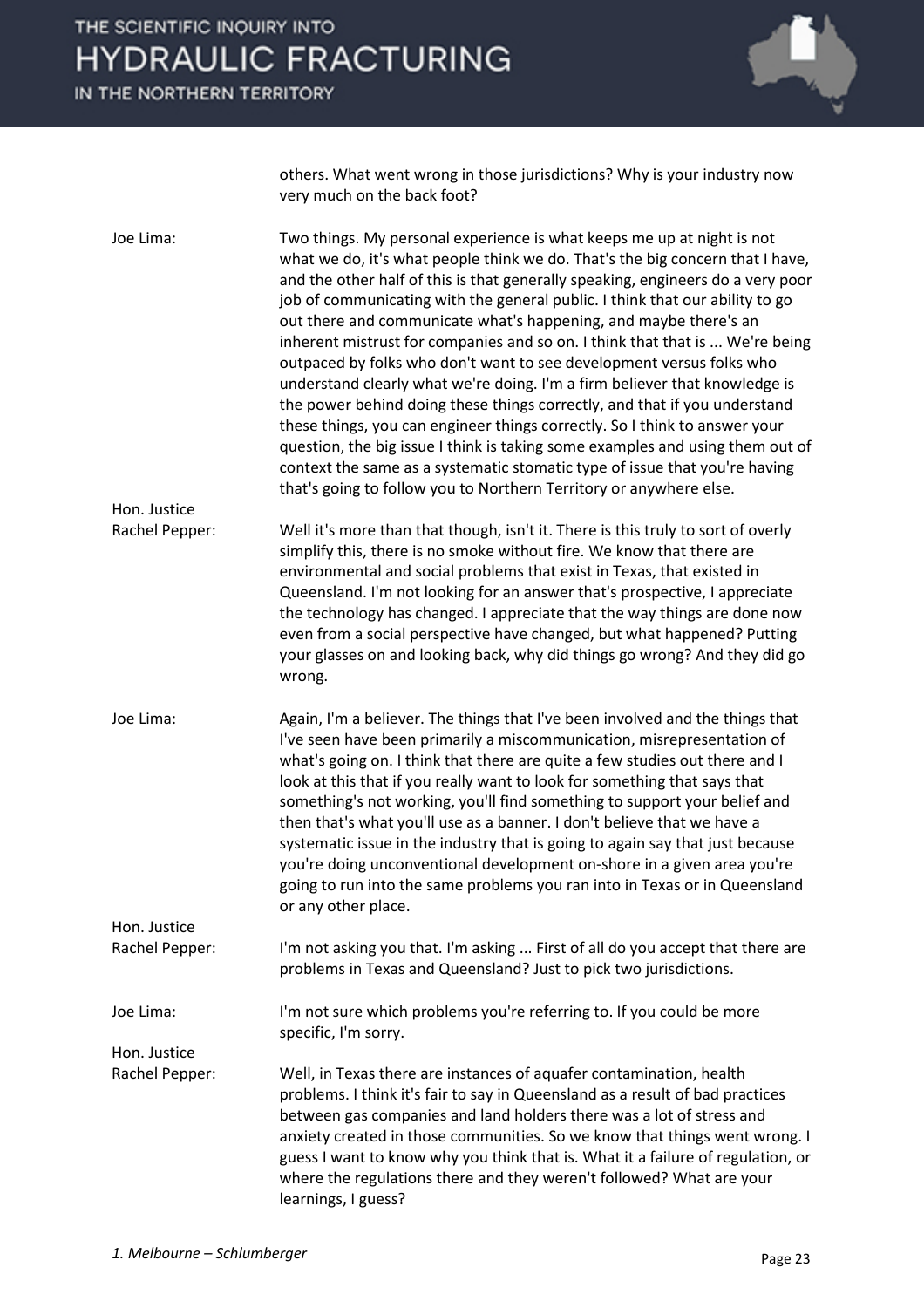IN THE NORTHERN TERRITORY



Joe Lima: What's changing, what I see happening with EMP industry in the US is that they're changing how they're communicating. The cases that I think you're referring to, of ground water contamination, health effects associated with oil and gas are that you may have a study that says that this has happened and you'll have other studies that say no, this hasn't happened. So I keep on seeing these conflicts as far as what the real results are of these various studies. First of all, I think our industry is extremely innovative. We continue to share best practises and some of the things that you're hearing as far as plans by Origin and others are derived on some of the better things that have happened out of North America. How you drill, how you complete pads, the proper use of fluids, chemical disclosure. All those various things. So I don't see that as being a problem. I will say that in the US, many of the regulators they work together from a standpoint of helping each other understand what the regulations look like.

> There is an effort that exists through the Interstate Oil and Gas Compact Commission called Stronger. I don't remember exactly what the acronym stands for, but basically it's essentially a peer review of the state regulations. If you're the head regulator in a certain jurisdiction, you can say, "I'd like to sponsor, to have a review of the regulations." The other jurisdictions will basically come in and they'll look at what's on the books and they'll say, "Here are the places where you have an opportunity for improvement." You do see that there is somewhat of a march that commonality between jurisdictions based off of those types of things. They do listen to what's happening in other places, in other states.

Again, to go back to what you mentioned before, I would say that the studies that you're referring to about ground water contamination and so on, I have seen studies have also said no, that's not because of this particular thing, so you didn't do this, right? You can't say that it was definitely that happening. Industry wants to continue to have that social contract, obviously, the ability to go out and have that trust. It is somewhat of an uphill battle to gain that trust. And again, that's why we see that many companies have the social programs, these programs to try to communicate what they're doing and what their plan is and participating with the communities, and so on and various things because they're trying to build a trust, have open dialogue, open lines of communication and so on.

Rachel Pepper: Thank you. Perhaps just on the regulation thing, what are your experiences or what would be some of the toughest jurisdictions both in North America and Australia.

Hon. Justice

Joe Lima: I'm sorry, the toughest?

# Hon. Justice

Rachel Pepper: Toughest. The most onerous, most inefficient or expensive, perhaps to dwell it down, regulations to comply with? First in North America and then in Australia.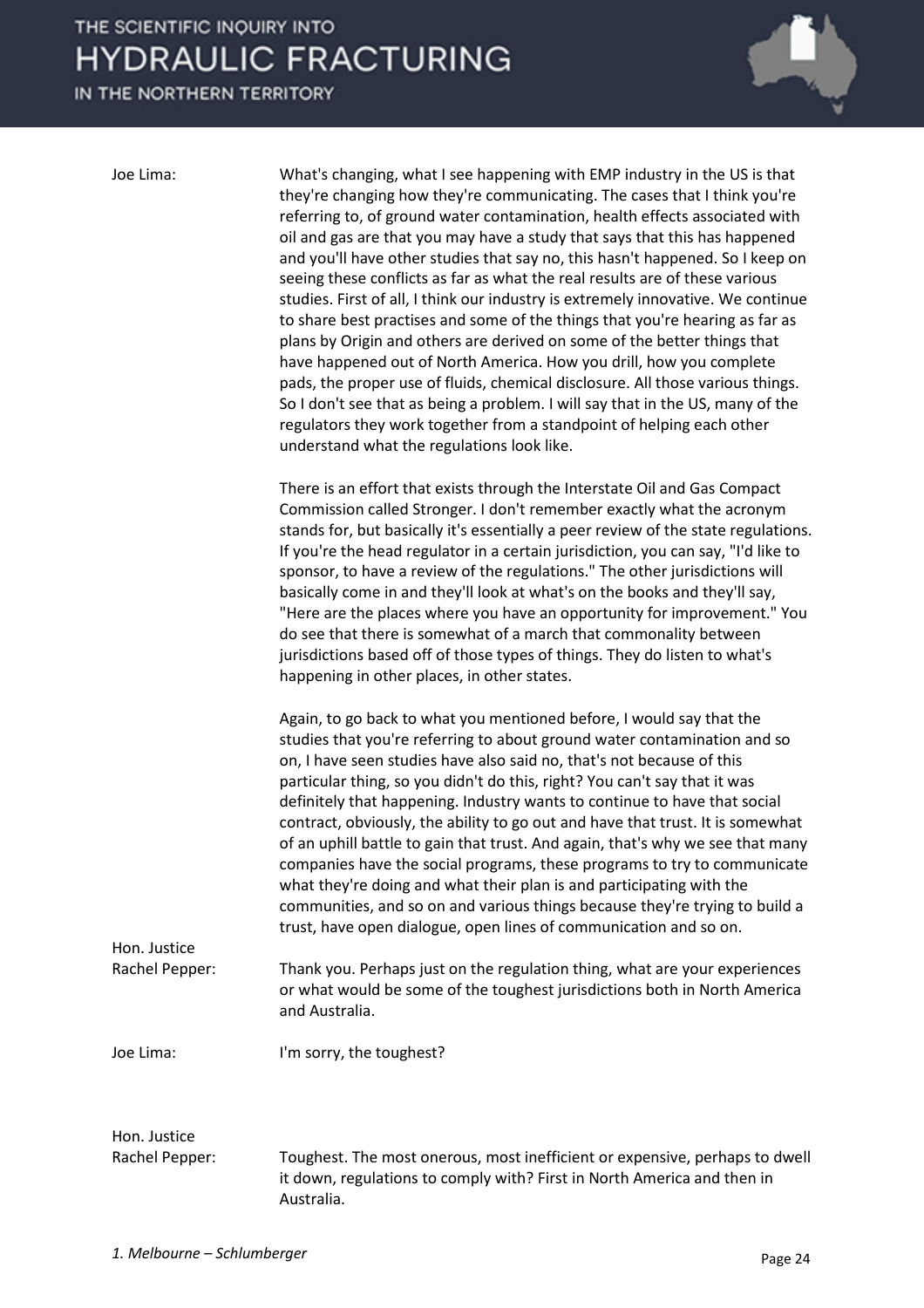IN THE NORTHERN TERRITORY



| Joe Lima:                      | That's a tough question. What is the toughest one?                                                                                                                                                                                                                                                                                                                                                                                                                                                                                                                                                                                                                                                                                                                                                                                                                                                                                                                             |
|--------------------------------|--------------------------------------------------------------------------------------------------------------------------------------------------------------------------------------------------------------------------------------------------------------------------------------------------------------------------------------------------------------------------------------------------------------------------------------------------------------------------------------------------------------------------------------------------------------------------------------------------------------------------------------------------------------------------------------------------------------------------------------------------------------------------------------------------------------------------------------------------------------------------------------------------------------------------------------------------------------------------------|
| Hon. Justice<br>Rachel Pepper: | What was the most difficult? As I said expensive?                                                                                                                                                                                                                                                                                                                                                                                                                                                                                                                                                                                                                                                                                                                                                                                                                                                                                                                              |
| Joe Lima:                      | I've lived in Colorado. I'm more intimate with what happens there from a<br>regulatory perspective, and remember, I'm speaking from a service<br>company perspective. My personal experience with this, I see that Colorado<br>has been very progressive and they've come up with things like fugitive<br>methane regulations and so on ahead of others. Many of these things,<br>industry voluntarily worked with the regulators to develop. Here's a<br>problem that we're all trying to address. They're coming up with something<br>that makes sense. I can't say for a fact that it's more onerous because we're<br>not the entities that ultimately are living up to those specific regulations.                                                                                                                                                                                                                                                                         |
| Hon. Justice<br>Rachel Pepper: | Thank you. Yes, Dr. Beck?                                                                                                                                                                                                                                                                                                                                                                                                                                                                                                                                                                                                                                                                                                                                                                                                                                                                                                                                                      |
| Dr. Vaughan Beck AM:           | I just wanted to continue the theme of abandoned wells. I've got two<br>questions. One on abandoned wells and another one on rigs. In terms of<br>abandoned wells, I've recently read a paper from the United Kingdom<br>reporting on some 190 odd wells that have been decommissioned, so the<br>removal of infrastructure and burial. They measured the methane emissions<br>at the surface in the soil and there was a very high percentage of leakage<br>wells. It wasn't a few percent, it was 10's of percent, could be 40%. I just<br>can't recall the figure. There was a distribution, obviously, with the amount<br>of leakage that was going on.                                                                                                                                                                                                                                                                                                                    |
|                                | And they found that leakage occurred fairly early in the life and it wasn't a<br>function of the age of the well, it was more that they happened fairly early.<br>If they're going to leak, they leaked, and they leaked reasonably early in the<br>life. I'm coming at this from a perspective of social licence to operate.<br>There's evidence that there are problems and these are not abandoned<br>wells, these are decommissioned wells, according to UK regulations.<br>Rigorous de-commissioning requirements. We've got evidence of leakage,<br>and they were speculating as to why they were leaking. Cement was clearly<br>the one, they were speculating there could be leakage from gas seams<br>higher up rather than low down. They were speculating as to how to try to<br>prevent this because at the moment we're talking about a social licence to<br>operate. We have evidence that there are significant leakage problems, and<br>we can't dismiss that. |
|                                | I'm looking to get some suggested solutions how we can overcome this<br>problem so we can try to alleviate community concerns. Now, interestingly,<br>in the paper they did suggest something that you had noted was the use of<br>But in a different context was in you were talking about remediation of<br>wells and perforating the casing and squeezing the cement. They were, I<br>think, suggesting using that as a more routine procedure to try to overcome<br>these fairly high percentage of leakage. I'm looking for suggestions as to<br>how we can get procedures in place because current procedures clearly on                                                                                                                                                                                                                                                                                                                                                 |

the evidence are not working and what we can do to try to develop a social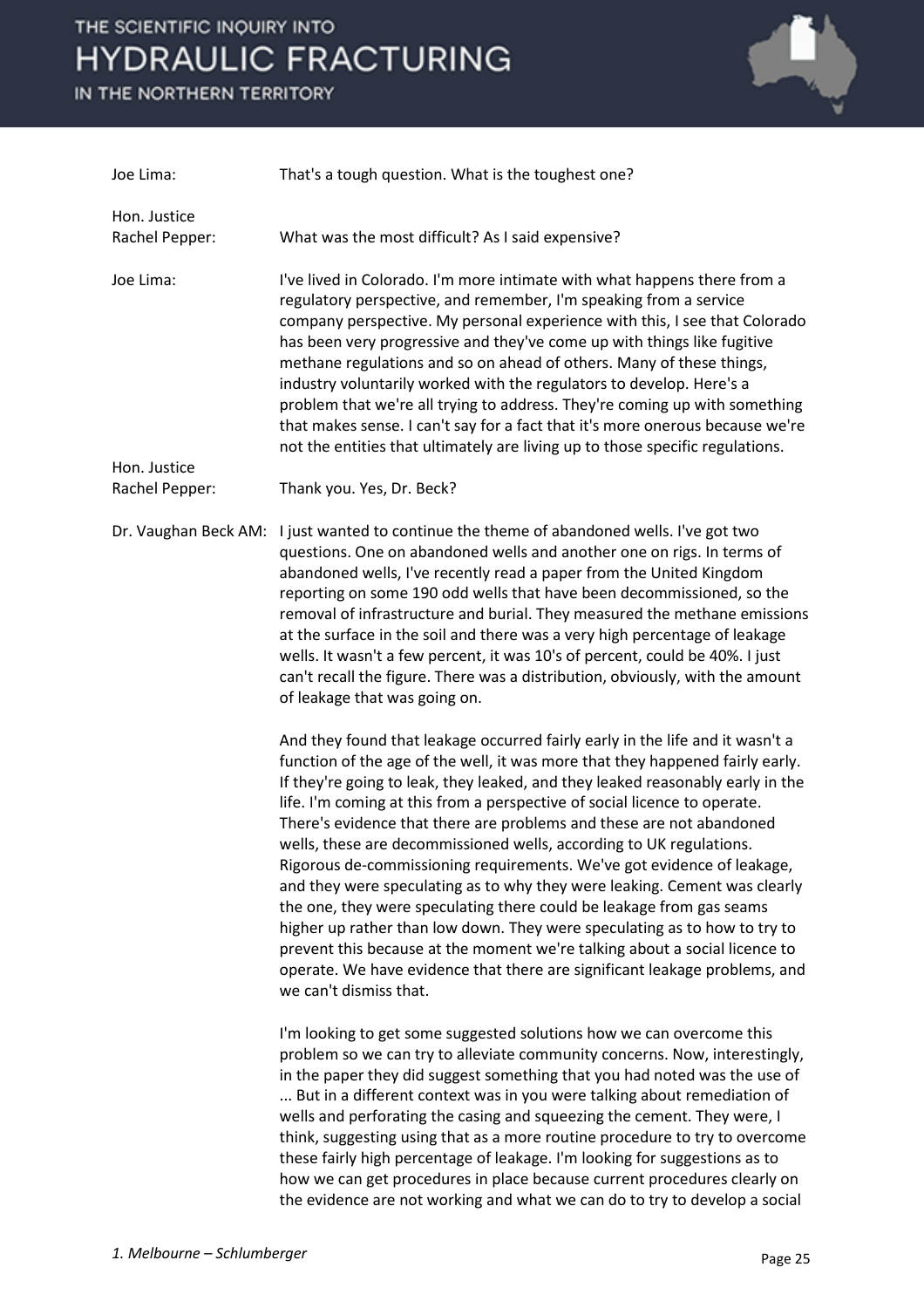

licence to operate. Because, if we don't do that, there are going to be problems.

- Joe Lima: I'm not familiar with the case you're talking about, but I'm assuming these are in the UK.
- Dr. Vaughan Beck AM: It's in the Oak literature.
- Joe Lima: Schlumberger, just to give you a little bit of an idea of where we sit from a regulatory perspective, we don't lobby. We're A political and so on. I'm not going to go out there and tell you that this is the regulation you need to put in place. Again, the common theme that you're going to hear from me is that the proper use of technology I think is going to be the type of thing that enables us to reduce the likelihood of these things happening in the future. I'm assuming, when you say these are decommissioned wells, these aren't wells that were drilled last year or last decade, but they may be 20 or 30 or 40 years old. So the technology most definitely from when I started working for Schlumberger, nearly 30 years ago to today has significantly changed. It continues to become better, again, as I mentioned earlier, I believe that the application of these technologies, if you were to do the same well, the same environment today, use the most latest technology, you'll end up with a better environment that you ended up with before.

What those regulations, I think ultimately look like, I think it's going to be up to the regulators in the Northern Territory. I cannot comment about what they should ultimately look like to prevent this type of thing happening.

- Dr. Vaughan Beck AM: The difficulty is that you said that you believe and we're looking for evidence. The community has beliefs, too, and those beliefs are sometimes quite diametrically opposed to your beliefs, and we are here in the middle trying to get a position. If you're not prepared to make suggestions, then who is?
- Joe Lima: Again, there's no way for me to tell you what that needs to look like. We can't, by design, dictate what those regulations would look like to make that happen.

Hon. Justice Rachel Pepper: You can't dictate, but surely you can suggest solutions. Surely you can suggest solutions, because otherwise, maybe there would be a better recommendation, an unfavourable recommendation is made by this panel on the basis of an absence of any data or evidence or techniques, or recommendations coming from industry. So far we keep having industry giving us quite bland statements of it's for us and so on. That is not helping.

Joe Lima: I understand that.

Professor

Barry Hart AM: Can I just add to that. You rightly keep making the statement about proper use of technology. We probably agree broadly with that, but what is the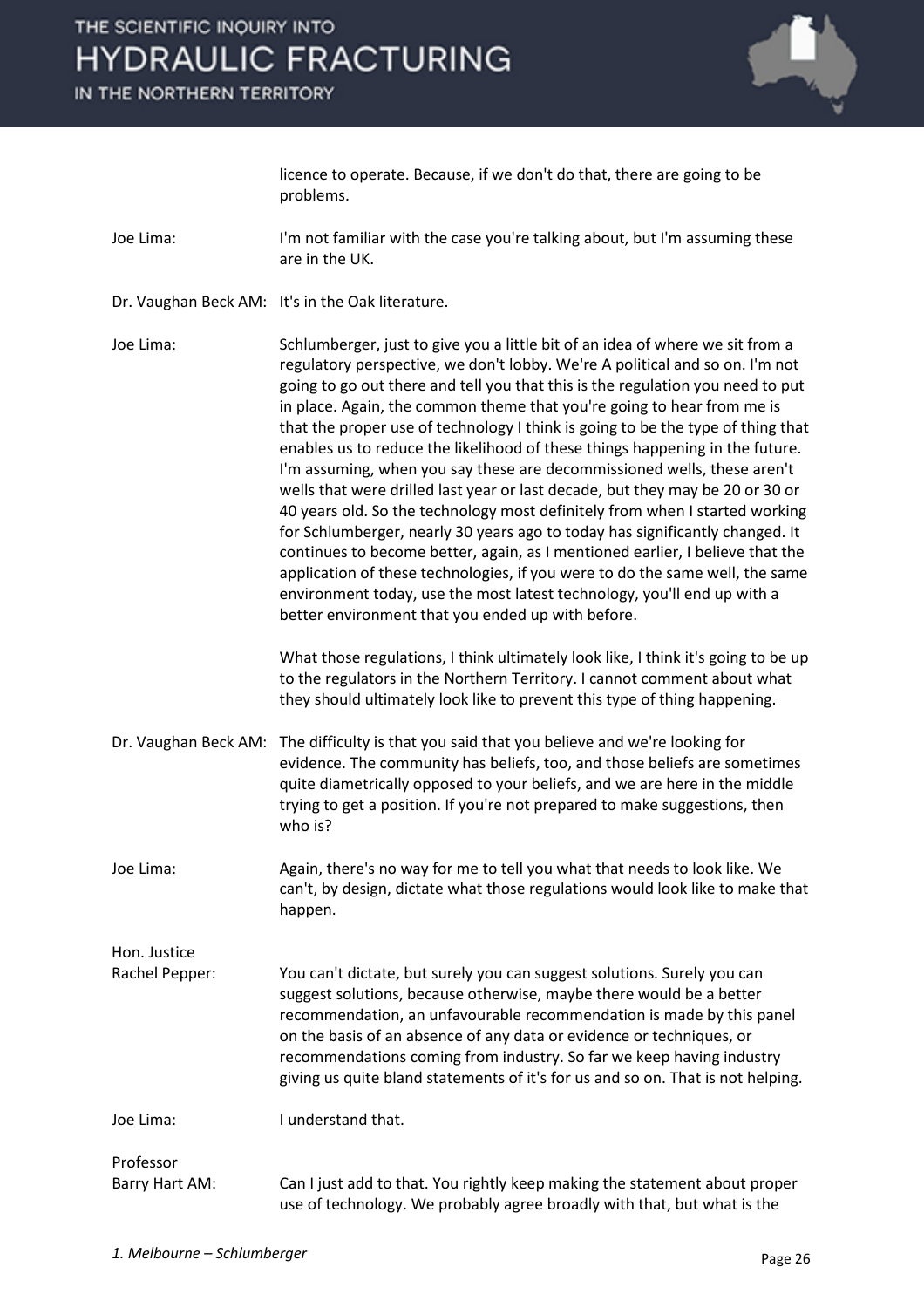

proper use that we're trying to scratch out here. So, you might not want to comment on regulation, but sure and the goodness you can tell us in the case of Vaughan's question about abandonment and leakage and methane. What is the best technology at the moment that we should be looking to ensure the industry goes ahead is put in place.

Joe Lima: My recommendation is that you talk to the folks who have a vast experience with regulating those types of environments. Remember that in North America you're dealing in excess of 30,000- 40,000 with Canada wells per year that are being drilled in the various jurisdictions. They have a long history of doing that and that the regulations have continued to evolve from what they were 30, 40 years ago to something that is addressing the contemporary applications today. I think, my personal perspective, not from Schlumberger's perspective is that they're probably the right entities to visit with. What are the things that you've seen that have worked best to solve these various issues? But again, remember from where I started 30 years ago, the technologies have continued to evolve. How we do things have continued to evolve and 30 years from now they're going to look different again. But they continue to address the biggest issues that are were we're being faced with.

- Dr. Vaughan Beck AM: Our position at the moment would be on the basis of the evidence we could get to the point where we could recommend that there must be a universal perforation and squeezing of cements on the basis of the evidence that we've had.
- Joe Lima: Yeah, well again, I'm not familiar. I don't think that there's enough wells, first of all, for me to be able to draw a conclusion that that would be the proper thing to do in that specific environment. It may be something that is unique to that reservoir that that paper said. Maybe there is a shallow play that is highly charged that is pushing the methane to the well bores. The well bores are just acting as a more conductive pathway to the surface than the natural matrix of the Earth. I don't know. I can't answer that question. But I believe that the application of regulations should be specific to the environment that you're working in because otherwise they become something that is, "Well, why are we doing this?" Well, because some half way around the world in a completely different type of horizon was doing that.
- Dr. Vaughan Beck AM: Appreciate it, Thank you.

Daniel Kalinin: If I may, I'm not necessarily agree that the current regulations are not working. For example, if cement is not adequate at glance as they're not allowed to produce the well, to curate the wells in Queensland.

- Joe Lima: Sorry they're not allowed?
- Daniel Kalinin: They're not allowed to produce a well unless cement is adequate. They would have to do a remedial job to restore, cement it to integrity. To your questions, what is the technology for the abandonment? I recently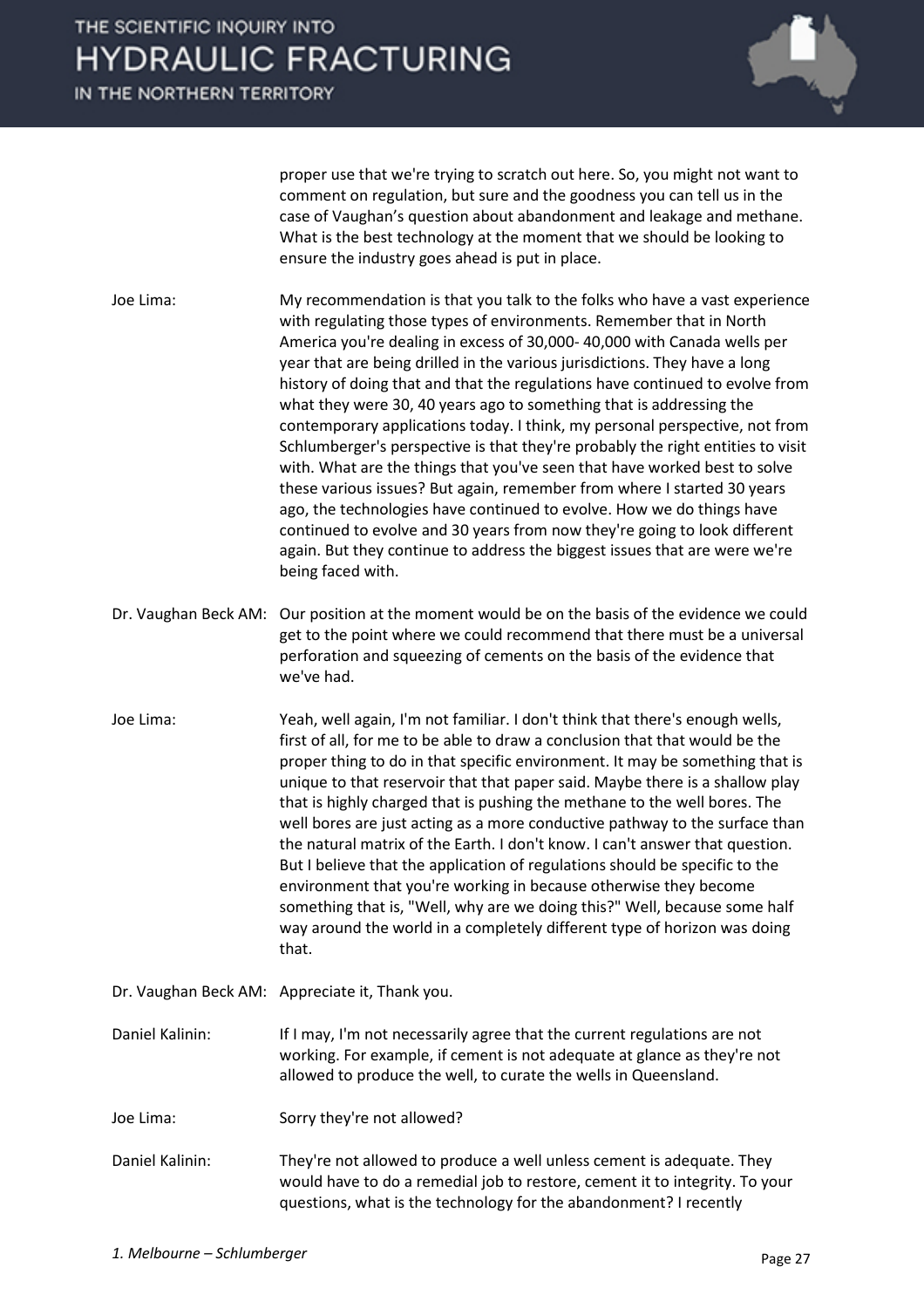

presented the case in Darwin from North America where they had the high H2S content in the gas and the well was located in the vicinity of a school, so they use a cemented technology to describe it, which was like a self-healing cement is with flexible properties. That was successful, they put several plaques and there are no issues, they use it on a number of wells. I can provide to you further information on this.

Dr. Vaughan Beck AM: That would be useful if there is some pipes that are in the open literature that can describe this self-healing properties of cement and the performance of such, we would welcome details of that literature.

> If I may move one, second questions to do with rigs. You mentioned 30,000 rigs or wells are being drills in the United States, just interested to sort of get an indication of how situation will develop in Australia where if we get into the production stage and at the moment, as I understand it, there are only a handful of rigs in Australia that can drill horizontal. Given the demands that are going on in the United States, is Australia going to be left with only a couple of rigs or how can Schlumberger build up to the capacity of getting up to 50, 100 wells drilled per year.

- Paul McDougall: We have rigs sitting around now.
- Dr. Vaughan Beck AM: You have rigs?
- Paul McDougall: Yeah.
- Dr. Vaughan Beck AM: How many? In Australia?
- Paul McDougall: Yeah. They're not all deployed down.
- Dr. Vaughan Beck AM: Can I ask how many?
- Paul McDougall: The exact number is changing on a day-to-day basis, but we probably have five drilling at the moment and there's three or four that are stacked, not operating. And industry overall, there's many that are stacked. There's an excess of rigs at the moment.
- Dr. Vaughan Beck AM: Capabible of drilling horizontal wells?
- Paul McDougall: Not all of them are. And there's also the depth.

Dr. Vaughan Beck AM: My question is, in order to be able to meet some of the projections that are being given to us in terms of production in terms of drilling wells, is there and will there be sufficient drilling capacity in Australia?

Paul McDougall: Again, there would be significant technical gateways for the operating companies to get through and then plugging that into their commercial model and if that stacks up, we will get rigs available depending on the commercial outcome. That would be the short story. It will be the economics of the overall development of the project if it is significant, which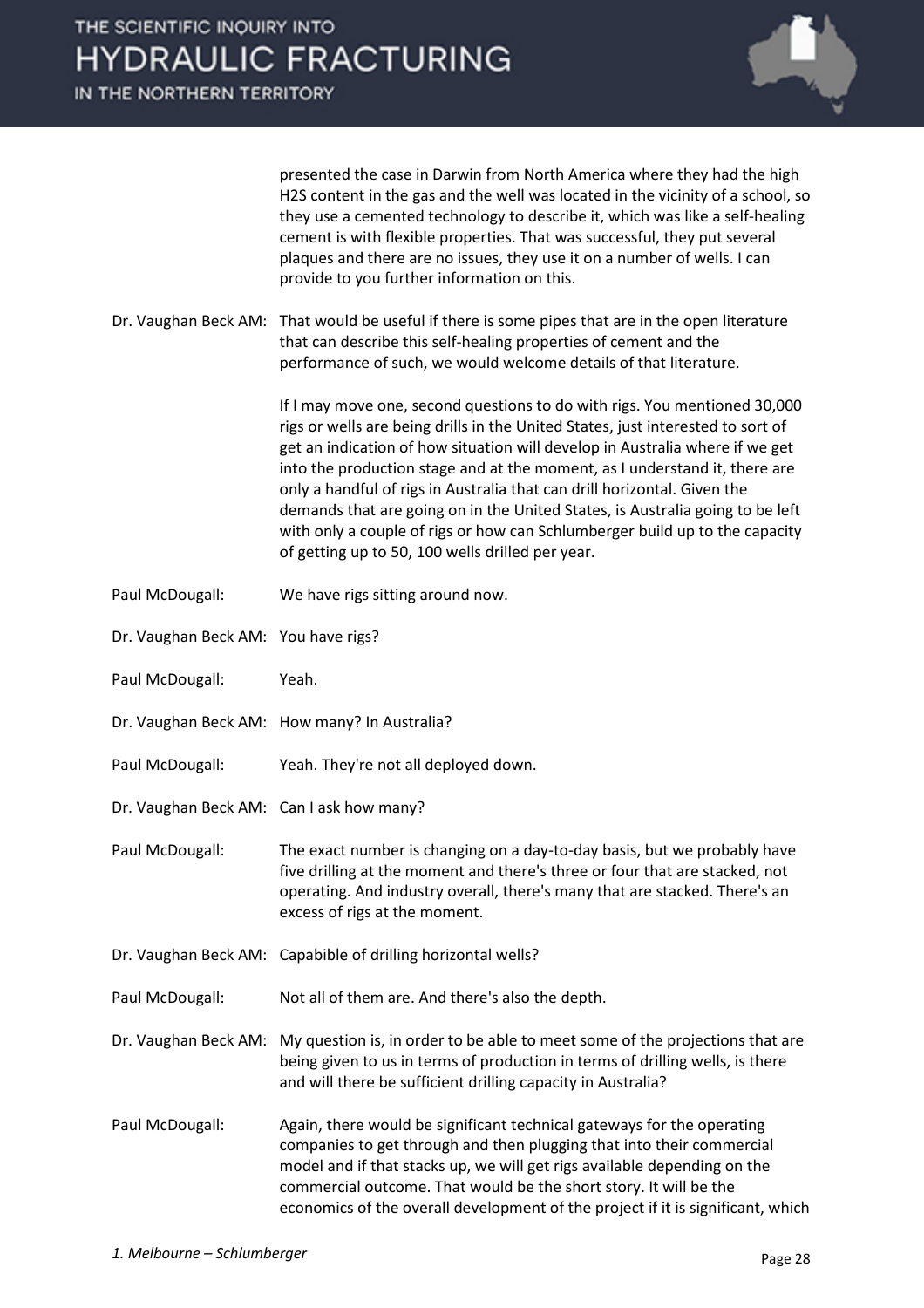

remains to be seen, don't have enough data at this point. The same way that we ramped up for drilling activity in CSG, I anticipate that we can do something similar, with a different rig spec and design. It will be a completely different logistics story with some very remote operations. We're a service provider. We enjoy that kind of operating in that it's more challenging, more difficult and that's kind of what we do.

Dr. Vaughan Beck AM: Thank you.

Hon. Justice

Rachel Pepper: Yes, Dr Anderson.

Dr. Alan Anderson: Thank you. I've got a question about well-pad spacing. It's in the context of community concerns here about risks of industrialising what are currently iconic Northern Territory landscapes. Obviously, distances between well pads is a key determinant of landscape transformation. Mr. Lima, you've talked about well pad spacing in your diagram of regulation evolution. I was wondering if you'd give us some information about the extent to which there are minimum spacings between well pads and regulations and different jurisdictions and where things are at in North America.

Joe Lima: It depends on the type reservoir, but obviously the tighter the formation rock you're trying to produce from typically the closer that you end up with parallel wells. If you're not draining very effectively you essentially add more wells to it. The US experience, I think, is a little bit different in what you would see in Australia from the standpoint that much of the land is being leased and you have to hold production, or hold the leases by producing from a given area. In some instances, you end up with early on, one well and then another well not very far off but basically helping to hold the lease from a production perspective. I've seen operators working in the US and when they've had the land leased up and so on and they get into a development process, they basically work somewhat of a factory and it knew that term could make people nervous but the idea is that you're working systematically across a play. Instead of drilling some wells all over the place and not to hold the production, hold the lease, you would actually work your way across this play, let's just say from the east over to the west. And, that you end up drilling so many ... Building pads to do so.

> What's common today, the vast majority of the wells that are being drilled in the US I think it's in excess of 90% are either horizontal or they're directional in nature. Vertical wells are the minority today, where 15 years ago that was what you normally saw happening. With that, the ability like that one image I showed you underneath the city of Greeley, Colorado in the US, the ability to go out there and start a project by putting locations off in different places we're drilling up underneath these places to stay away from the places where folks don't necessarily want to see a development happen on the surface. We see that happening more and more. We've seen drilling underneath the airport in Dallas, Forth Worth, but obviously off from the side and drilling out underneath and so on. So that development, there's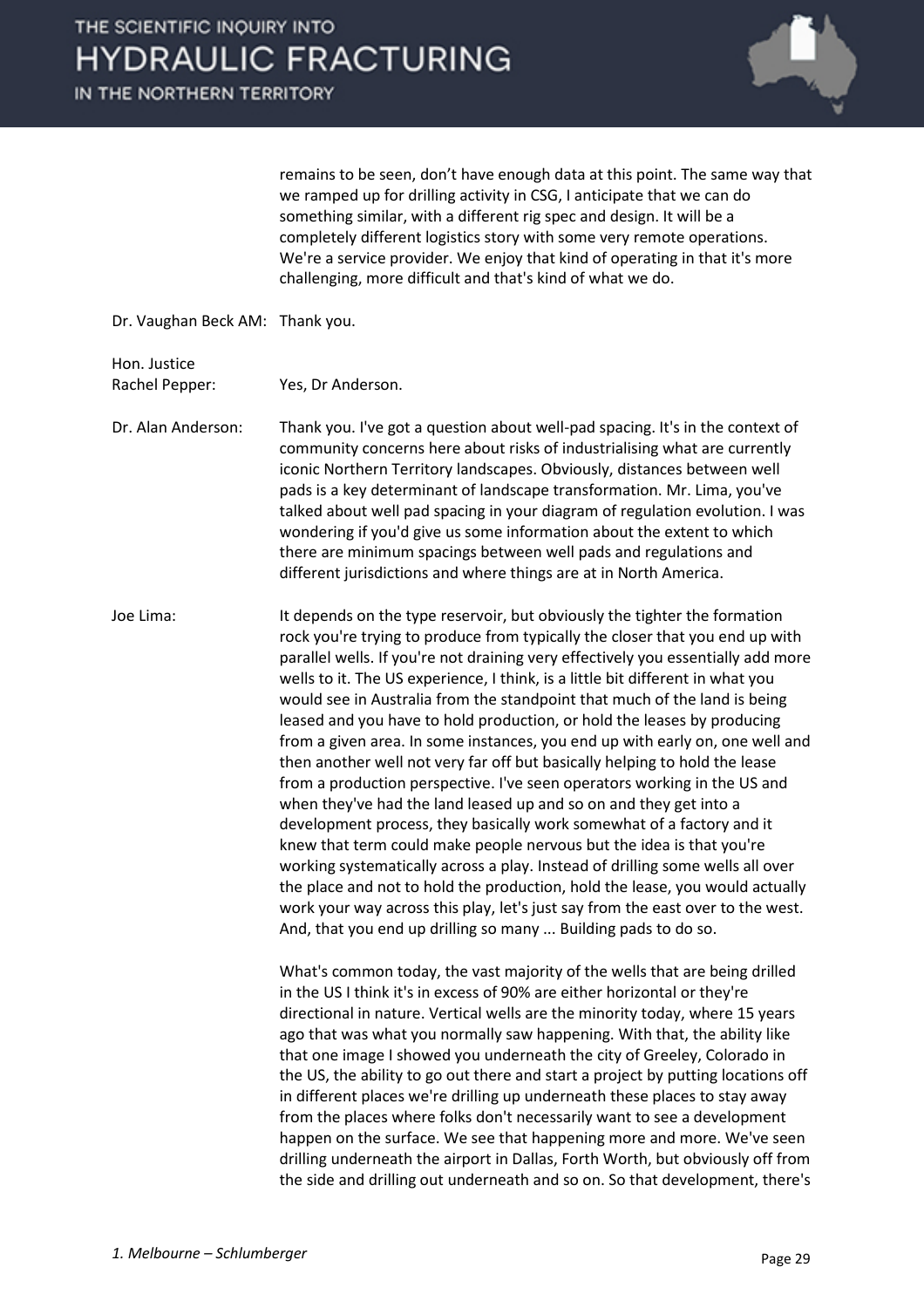

lots of opportunities. Directional drilling has allowed us to be very creative about how you place things.

There are some other things that can strain what this development looks like. Namely that if you were to drill, let's just say a well site with 10 wells on one common pad, is that typically you're not going to go out there and drill and complete and get the all producing at the same time. The reason why is because you have to build your production facilities to accommodate the peak production on all 10 wells as opposed to going out there and having a smaller facility that can accommodate lesser production. Remember you have a natural decline on a well's productivity. All these things go into the philosophy on how you're going to place wells. Typically with horizontals what we see happening is anywhere from two to 20 wells on the location. They typically will obviously go, you know you can drill let's just say off to the south in one set of wells and a completely unique set of well heads and well bores that are drilling off in 180 degrees, other direction. Again, the advantage that all the production for those wells go to one location, so that's typically what I think you're going to see happening. Again, as far as the spacing of well to well, it going to depend upon how effectively you're producing these things. Typically, you might see that spacing starts out, let's just say for argument sake, it starts out at 160 acres spacing between wells to where you get down to eventually 20 acre spacing as the field continues to mature and you get an understanding about

interference from a production perspective between the existing wells.

Dr. David Jones: I can understand that there's all sorts of technical and commercial factors determining the spacing, but I was thinking more in terms of regulation in the context of avoiding major landscape transformation from an immunity perspective and so I guess my question's very specific about is that regulated. Are there examples of where it's regulated in that context or not.

Joe Lima: I have not seen examples where that's required. I know that you shall do it this way and so on. But I see that that's happening in practise. Most of the operators, there's one operator that I work fairly closely with that sends its engineers to a potential location at night to see if the headlights shine through people's houses. That philosophy, even though the regulations doesn't say so, the philosophy exists that they're trying to minimise the impact on stakeholders. Whatever they are, whether it's wildlife or it's a community that's being engaged. But I can't think off the top of my head, I cannot think of one that specifically says you can't drill over here and so on. There are some requirements in urban environments in North America around distances. Setbacks from homes and schools, that type of thing. There's also some requirements around things like noise and noise levels.

Dr. David Jones: Thank you.

#### Hon. Justice

Rachel Pepper: We're wildly over time. Thank you for being patient. Part of the reason why that has occurred is because I appreciate that you've come a very long way.